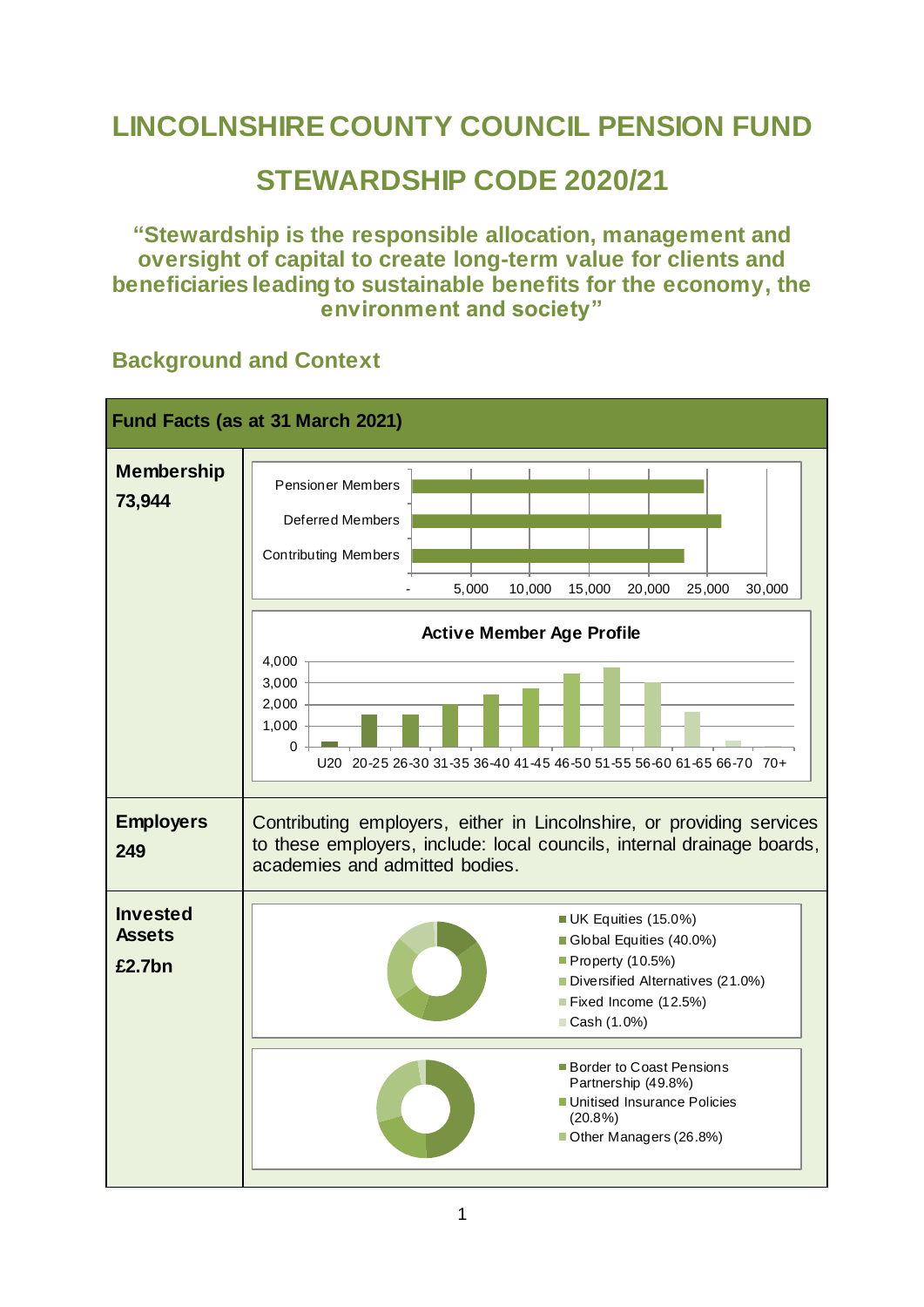### **Lincolnshire Pension Fund**

Lincolnshire Pension Fund (the "Fund") is part of the Local Government Pension Scheme (LGPS), which is a statutory scheme established by an Act of Parliament and governed by the Public Services Pensions Act 2013 (PSPA 2013). It is a contributory defined benefit scheme to provide pensions and other related benefits for all eligible employees of local government and other participating employers. The LGPS is a multi-employer scheme which is open to new membership. The LGPS operates on a 'funded' basis, this means that contributions from employees and employers are paid into a fund which is invested, and from which pensions are paid.

Scheme regulations are set on a national basis, but individual Funds are managed by designated administering authorities at a local level. The LGPS, unlike private pension schemes, does not have Trustees but has a Committee made up of elected Councillors and other interested parties, representing other employers in the Fund and scheme members. The Fund's Pensions Committee performs similar duties to Trustees, under the administering authority of Lincolnshire County Council, and is the decision-making body responsible for the investments and the administration of benefits under the scheme.

The Fund has oversight and scrutiny from a Local Pension Board, established under the PSPA 2013. The Board's role is to assist the Committee in securing good governance and administration of benefits for the scheme members and employers.

The purpose of the Fund is to provide pensions and other associated benefits to Lincolnshire's LGPS members when they fall due. In order to do this, it seeks to achieve sustainable, risk-adjusted performance of its investments over the long-term. More information on the Fund can be found in its [Annual Report and Accounts.](https://www.wypf.org.uk/publications/report-accounts/lincolnshire-pension-fund-report-and-accounts/)

#### **Fund Governance Structure**

Lincolnshire County Council, as Administering Authority for the Fund, has delegated the investment arrangements of the Pension Fund to the Pensions Committee (the "Committee"), who decide on the investment policy most suitable to meet the liabilities of the Fund. Terms of Reference for the Committee are set out in the [Council's Constitution](https://lincolnshire.moderngov.co.uk/documents/s40041/CONSTITUTION%20-%2021.05.21%20-%20Part%202%20-%20Articles%20of%20the%20Constitution.pdf) (on page 48).

The Committee is made up of County Councillors, and employer and scheme member representatives as detailed in the table below. This ensures that both employers, who bear the financial risk of the Fund, and scheme members who will be, or are, receiving benefits from the scheme, are involved in the decision-making process. All members of the Committee have full voting rights.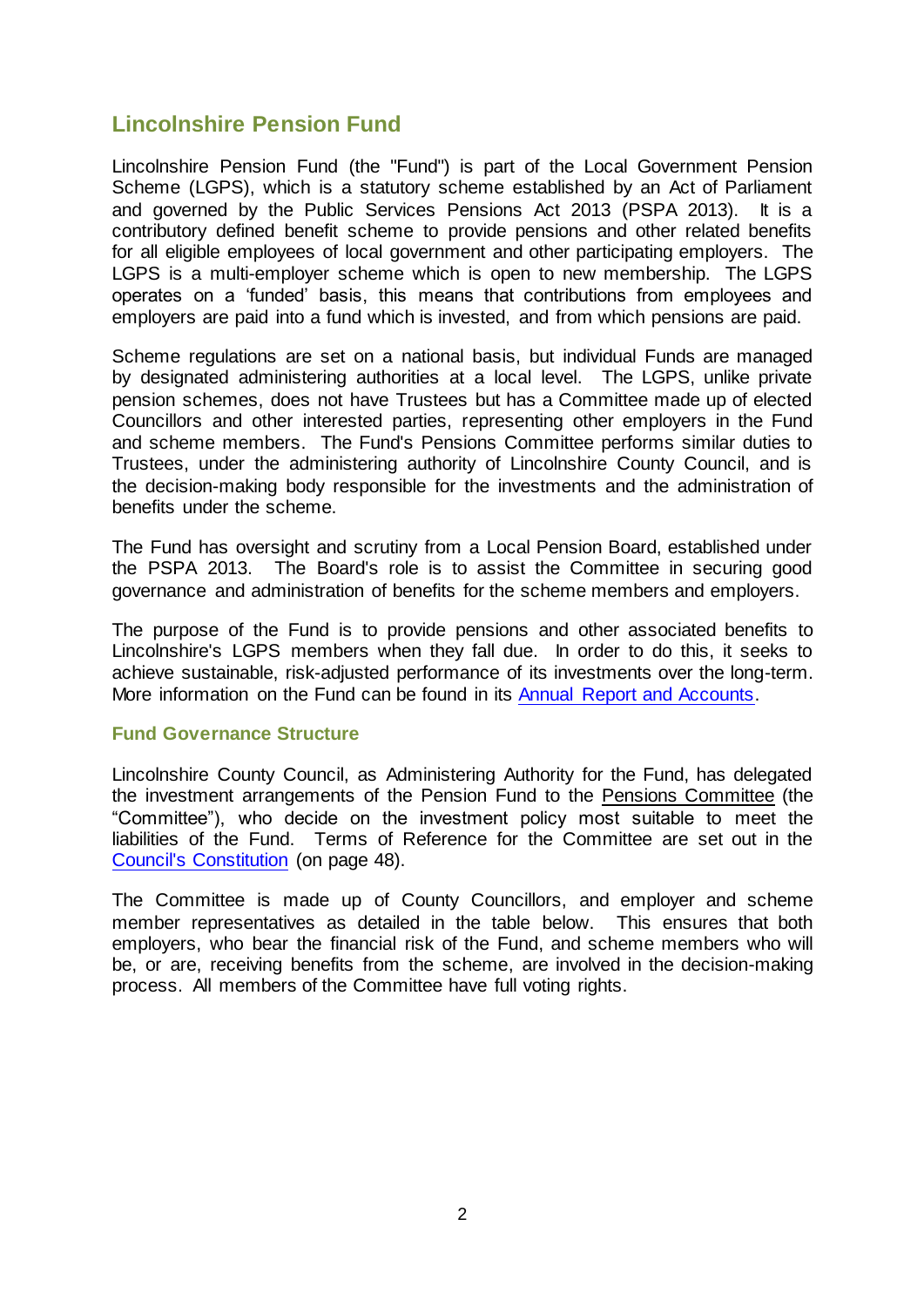| Body/category of bodies represented:                                     | <b>Membership</b> |
|--------------------------------------------------------------------------|-------------------|
| Lincolnshire County Council (elected Councillors)                        | 8                 |
| District Council Representative (West Lindsey District<br>Council)       |                   |
| Small Scheduled Body Representative (Witham Internal<br>Drainage Boards) |                   |
| Scheme Member Representative (Unison)                                    |                   |
| Total:                                                                   | 11                |

The Committee meet quarterly to have oversight and challenge across all areas of the Fund. In addition to this, a further two meetings are held for manager presentations and there are two training meetings each year.

The Committee has a fiduciary duty to its employers and members, and is required to take account of financially material considerations, whatever their source, this includes environmental, social and governance considerations, including climate change. It recognises the vital role of being a responsible asset owner in order to meet its requirements to be a long-term sustainable investor.

In order to effectively carry out their role, the Committee obtain professional advice as and when required, from suitably qualified persons, including external advisers, investment managers and officers of the Council. The Fund's principle professional advisors are summarised in the table below:

| <b>Investment Consultant:</b>                         | Hymans Robertson                                         |
|-------------------------------------------------------|----------------------------------------------------------|
| <b>Independent Advisor:</b>                           | Peter Jones                                              |
| Main Asset<br><b>Managers</b><br>(managing over 5% of | Border to Coast Pension Partnership (Border to<br>Coast) |
| assets):                                              | Legal and General Investment Management                  |
|                                                       | <b>BlackRock Investment Management</b>                   |
|                                                       | Morgan Stanley                                           |
| <b>Voting and Engagement</b><br><b>Advisor:</b>       | Local Authority Pension Fund Forum (LAPFF)               |

Internally, the Committee is supported by Officers of the Council including the Executive Director of Resources (S151 Officer to the Fund), Assistant Director – Finance, Head of Legal Services (Monitoring Officer), Head of Pensions, and Accounting, Investment and Governance Manager. The key officers involved in the day-to-day management of the Fund, are set out below, with relevant qualifications and experience: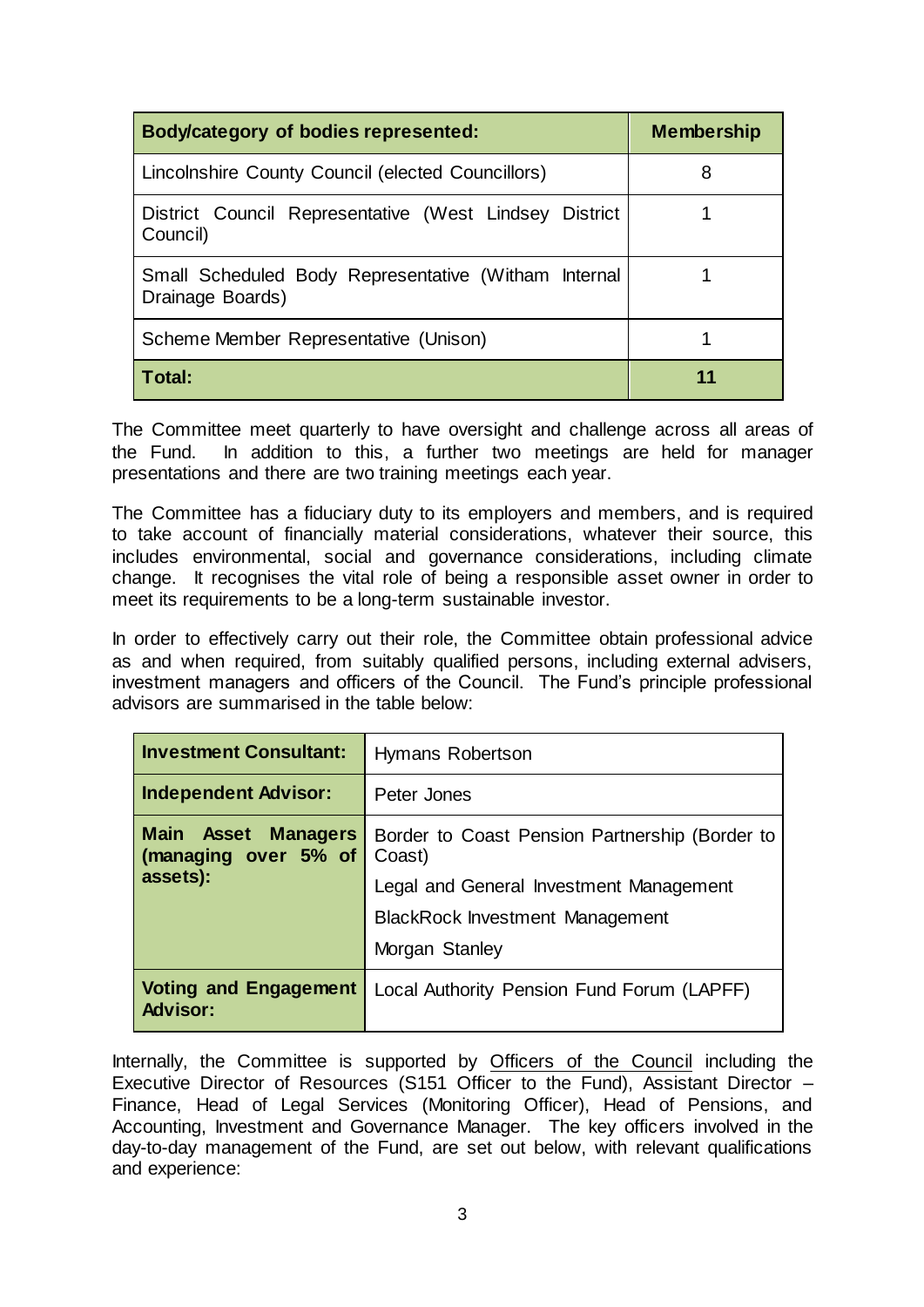| Name and title                                                   | <b>Relevant</b><br><b>Qualifications</b> | Years<br><b>Relevant</b><br><b>Experience</b> |
|------------------------------------------------------------------|------------------------------------------|-----------------------------------------------|
| Jo Ray - Head of Pensions                                        | <b>IMC</b>                               | 22                                            |
| Claire Machej - Accounting, Investment<br>and Governance Manager | <b>CPFA</b><br>(studying IMC)            |                                               |

Additionally, the County Council established a Local Pension Board (the "Board") under Regulations 105 to 109 of the Local Government Pension Scheme Regulations 2013 (as amended) which operates independently of the Pension Fund Committee. The purpose of the Board is to assist the Administering Authority in its role as a scheme manager, as set out in the Board's [Terms of Reference.](https://www.wypf.org.uk/media/3043/terms-of-reference.pdf) Such assistance is to:

- a) Secure compliance with the Regulations, any other legislation relating to the governance and administration of the Scheme, and requirements imposed by the Pensions Regulator in relation to the Scheme, and;
- b) Ensure the effective and efficient governance and administration of the Scheme.

The Board consists of four voting members; two representing Scheme Members and two representing Scheme Employers, and an Independent Chairman.

#### **Pooling – Border to Coast Pensions Partnership**

To meet the government's requirement to pool assets, the Fund joined Border to Coast Pensions Partnership ('Border to Coast') with 11 other like-minded Funds. Border to Coast was created in 2018 as a wholly owned private limited company registered in England and Wales, authorised and regulated by the Financial Conduct Authority (FCA) as an alternative investment fund manager (AIFM).

It is the Fund's intention to invest its assets via Border to Coast as and when suitable sub-funds become available. To date, the Fund has transitioned assets into three Border to Coast sub-funds: Global Equity Alpha, UK Listed Equity and Investment Grade Credit. This represented 49.8% of the Fund assets as at 31 March 2021. As Border to Coast will, overtime, be the main asset manager for the Fund's investments, a strong oversight and governance structure has been created.

The governance structure has been developed to allow Border to Coast to function efficiently and for Funds to control and hold it to account. Each member Fund has two roles with Border to Coast: that of shareholder and owner of the Company (at Lincolnshire this role is carried out by the Executive Director of Resources, the S151 Officer for the Council), and as an investor in the products managed by Border to Coast, which is the responsibility of the Pensions Committee. Oversight of the Company is undertaken through a Joint Committee, made up of the Chairs of the Partner Fund Pensions Committees. On a day-to-day basis, Fund Officers and Border to Coast work together to develop policies, sub-funds and provide continuous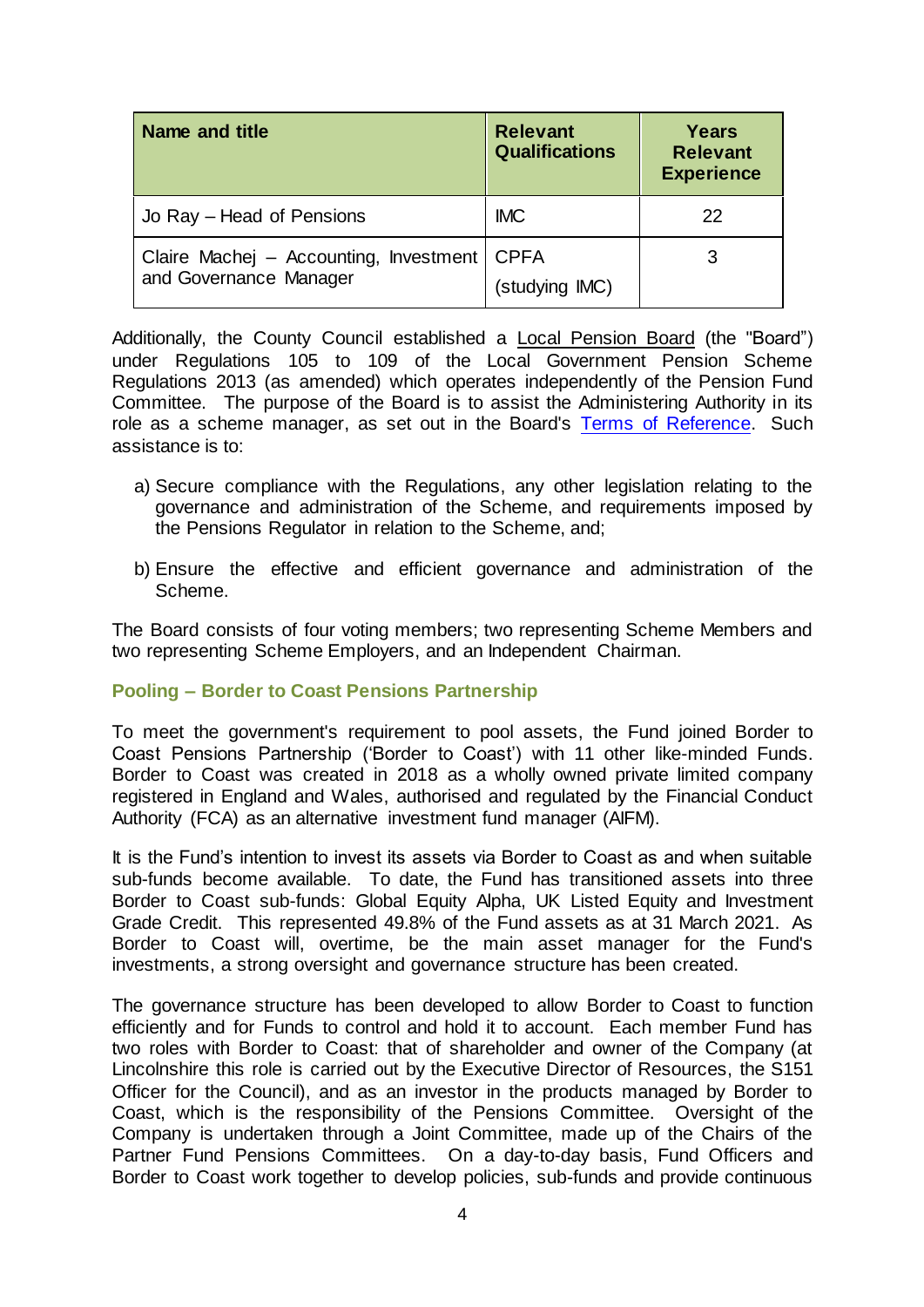feedback to the Border to Coast. The roles and responsibilities of Border to Coast, the Fund and its other stakeholders can be found in the Border to Coast [Governance](https://www.bordertocoast.org.uk/app/uploads/2021/09/Governance-Charter-2021.pdf)  [Charter.](https://www.bordertocoast.org.uk/app/uploads/2021/09/Governance-Charter-2021.pdf)

#### **Employers and Scheme Members**

The Fund, as a participant in the LGPS, is a defined benefit scheme. The Lincolnshire scheme has around 74,000 members who will or do receive benefits from the scheme. The Fund also has 249 active employers contributing to the scheme at 31 March 2021.

As a defined benefit scheme, the benefits received by members are set out in statute, as are contribution rates for active members. Employers within the scheme bear the financial risk and are responsible for making up any funding shortfall that arises. Contribution rates for employers are calculated at the triennial valuation, alongside the overall funding position.

The Fund regularly engages with both employers and members to ensure they are aware of developments which may have an impact on them.

#### **Funding Strategy Statement and Investment Strategy Statement**

Within LGPS regulations, the Fund is required to have and publish a Funding Strategy Statement and an Investment Strategy Statement.

#### [Funding Strategy Statement](https://www.wypf.org.uk/media/3176/funding-strategy-statement-2021-v2.pdf) (FSS)

This document is prepared in collaboration with the Fund's actuary, and after consultation with the Fund's employers and investment adviser it is approved by the Pensions Committee. It sets out the process for the setting of employer contribution rates. The FSS is reviewed in detail at least every three years as part of the triennial valuation process.

The FSS sets out the objectives of the Fund's funding strategy:

- To ensure the long-term solvency of the Fund, using a prudent long term view. This will ensure that sufficient funds are available to meet all members'/dependants' benefits as they fall due for payment;
- To ensure that employer contribution rates are reasonably stable where appropriate;
- To minimise the long-term cash contributions which employers need to pay to the Fund, by recognising the link between assets and liabilities and adopting an investment strategy which balances risk and return;
- To reflect the different characteristics of different employers in determining contribution rates. This involves the Fund having a clear and transparent funding strategy to demonstrate how each employer can best meet its own liabilities over future years; and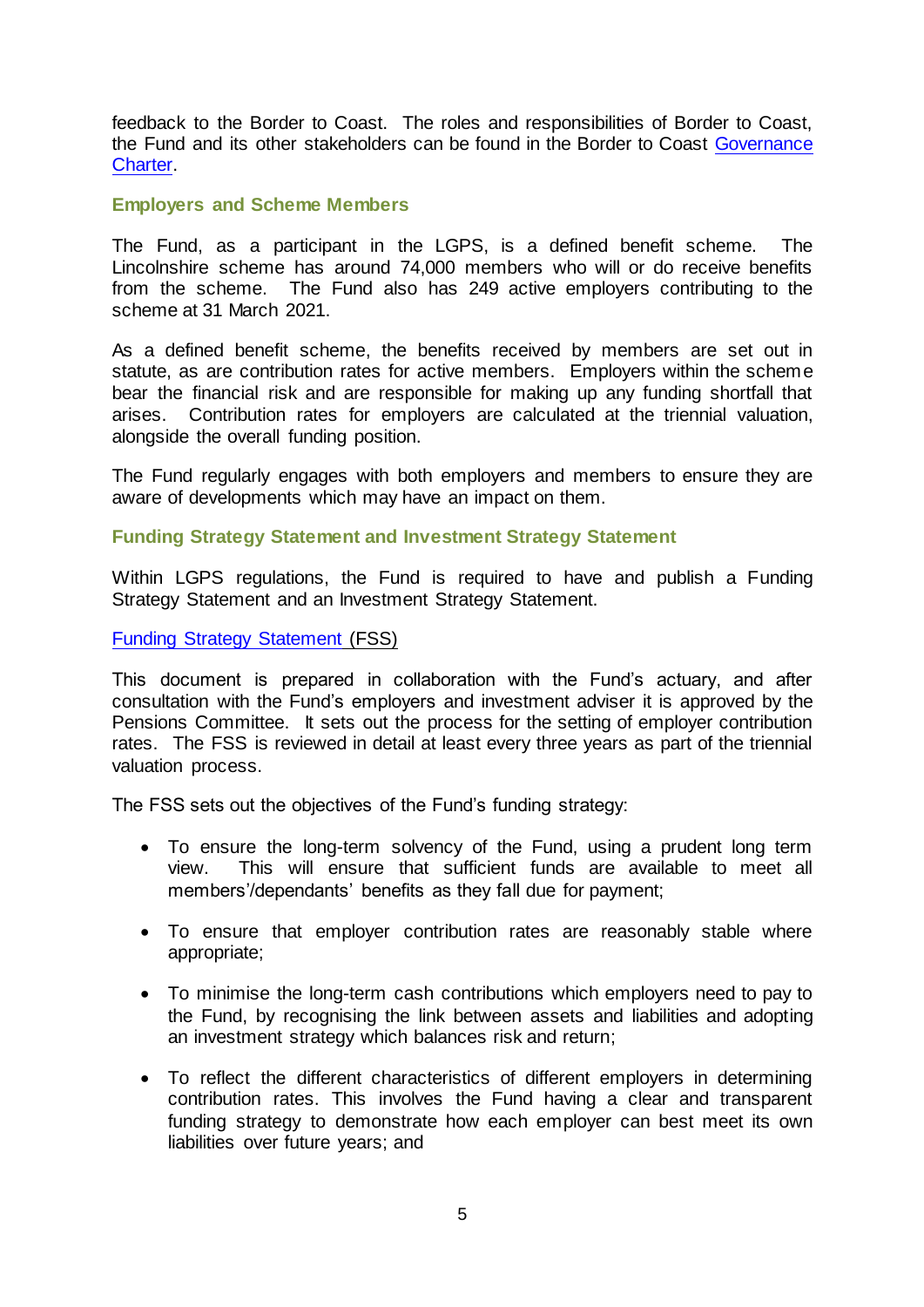To use reasonable measures to reduce the risk to other employers and ultimately to the Council Tax payer from an employer defaulting on its pension obligations.

#### [Investment Strategy Statement](https://www.wypf.org.uk/media/3113/iss-2021.pdf) (ISS)

This document sets out the primary objective of the Fund, which is to provide pension benefits for members and their dependents, as and when they fall due. It states how the Committee aims to fund the benefits in such a manner that, in normal market conditions, all accrued benefits are fully covered by the value of the Fund's assets.

The ISS sets out the agreed investment beliefs, responsible investment beliefs, investment strategy, the approach to risk and how it will pool investments.

#### **Round Up of the Year**

The Covid-19 pandemic had a significant effect on markets during 2020, on how the team worked and how we communicated with others. However, as an open defined benefit scheme, our focus is on the long term and the Funds investment strategy and approach were unchanged by the pandemic. During the year meetings with the Committee and Board moved to be held virtually, as did meetings with Border to Coast, Fund managers and other partners.

Key stewardship activity undertaken across the year:

- Appointment of a climate change/ESG focused manager;
- Workshops with Border to Coast on Responsible Investment (RI) policies;
- Approving the Border to Coast RI policies and aligning our own policies;
- Addition of a standalone stewardship report as part of the quarterly suite of Committee reports; and
- Voting and engaging on key issues with a wide range of global companies, through our asset pool and LAPFF.

Areas for improvement in the stewardship activities undertaken by the Fund are highlighted in the action plan at appendix A.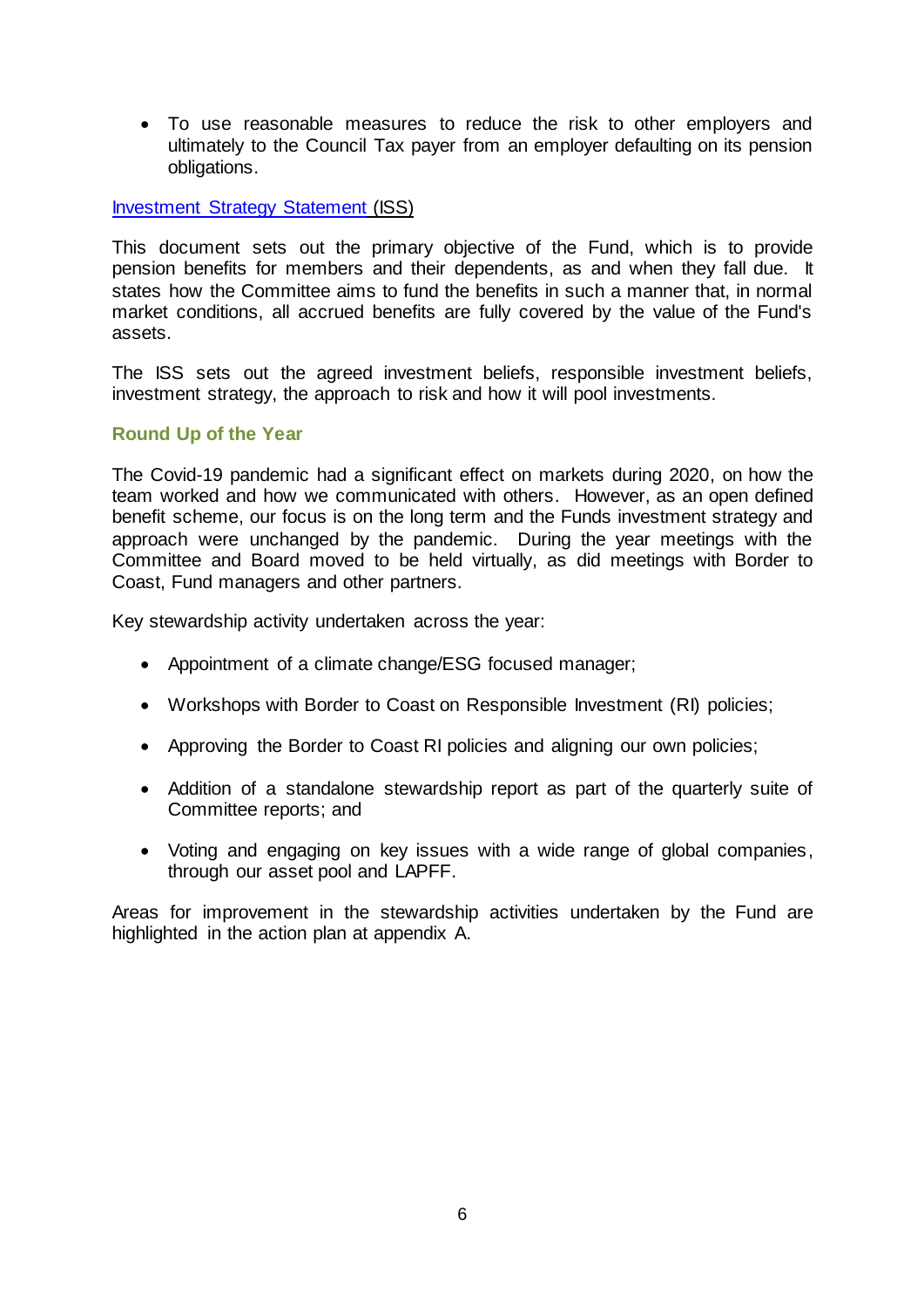**PRINCIPLE 1: Purpose, investment beliefs, strategy & culture enable stewardship that creates long-term value for employers & beneficiaries leading to sustainable benefits for the economy, the environment and society**

#### **Activity:**

The Fund's policies are the mechanism through which it expresses and implements its investment beliefs, strategy and culture. They provide the framework for effective governance and stewardship – both of Fund assets and of the Fund as a whole. The Fund considers that having investment beliefs clearly defined assists it to choose managers and other service providers whose approach is most closely aligned to our own. These beliefs were developed through facilitated decision-making which challenged Committee members to consider investment and RI beliefs, to develop a strategy for the long term benefit of the Funds employers and members.

The Fund formally reviews its Investment Strategy Statement and other policies annually in March to ensure that they remain fit for purpose (i.e. continue to reflect the Fund's purpose and investment beliefs as well as meeting regulatory requirements), and to provide an opportunity for the Committee to discuss and reflect on the current policy and consider if any changes are required. Details of the review of the policies in March 2020, in preparation for the year ended 31 March 2021, can be found at agenda item 11 in the [Committee Papers.](https://lincolnshire.moderngov.co.uk/ieListDocuments.aspx?CId=136&MId=5582&Ver=4)

The Fund's Investment Strategy Statement was updated for the start of 2020/21 across a number of areas including the addition of the Committee's investment beliefs and responsible investment beliefs.

#### **Outcome:**

The Committee has agreed a set of investment beliefs that are detailed in our ISS, and have expanded **Belief 5** (Environmental, social and governance (ESG) issues are important to the long term success of the Fund) to create a set of Responsible Investment beliefs, to enable them to be held to account by scheme members and other stakeholders. These RI Beliefs are set out below with reasoning:

**Belief 1:** Companies with a responsible ESG policy are expected to outperform companies without an ESG policy, over the longer term.

*The Committee believes that companies that have well developed ESG policies will generally provide better long term performance than those companies that have not considered ESG factors in their business.*

**Belief 2:** The Committee considers that company engagement, rather than disinvestment, would be the better approach to fulfilling their responsible investment objectives. However, should a company not respond to engagement, disinvestment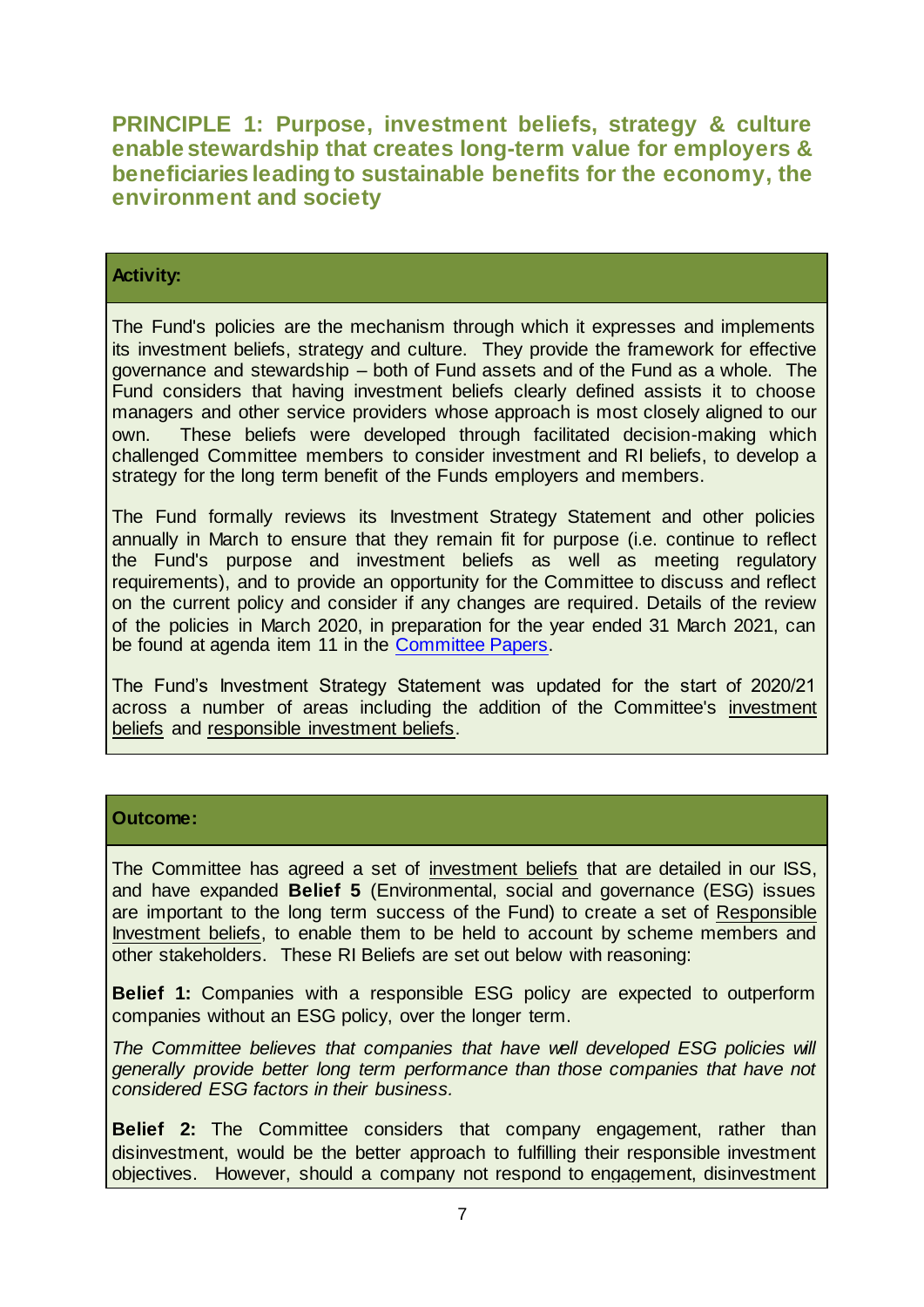would be a consideration. Disinvestment on a whole sector basis is not within the Committee's beliefs.

*Disinvestment is a blunt tool that is not believed to provide the best outcomes over the medium to long term. The Fund will, through its managers and other organisations, engage with companies to bring change, but will consider company disinvestment if engagement fails.*

**Belief 3:** Climate change and the expected transition to a low carbon economy is a long term financial risk to Fund outcomes.

*The Committee believes that climate change risk and the transition to a low carbon economy should be factored into asset allocation decisions and also investment decisions by managers to reduce the long term financial risk, but also to take advantage of the opportunities that may be available.*

**Belief 4:** The Committee should focus on meeting its financial obligations to pay benefits to members. Financial considerations should therefore carry more weight than non-financial considerations.

*The main objective of the Pension Fund is to ensure that it is able to pay benefits to its members as and when they fall due. Therefore financial considerations will be at the forefront of any investment or asset allocation decisions.*

**Belief 5:** The Fund's active investment managers should embed the consideration of ESG factors into their investment process and decision making.

*The Committee believes that the consideration of ESG factors when making investment decisions should not be an add-on but should be embedded into the whole investment selection process. Any active managers appointed by the Fund will be expected to evidence this.*

**Belief 6:** The Fund should collaborate with other investors if it could have a positive impact, and also engage with them and investment managers to better understand ESG risks.

*The Committee believes that the Fund has a stronger voice when working with others, be it Border to Coast Pensions Partnership, Local Authority Pension Fund Forum (LAPFF) or any other organisations. The Fund will work with them and the investment managers to ensure that it understands the ESG risks and how best to address them.*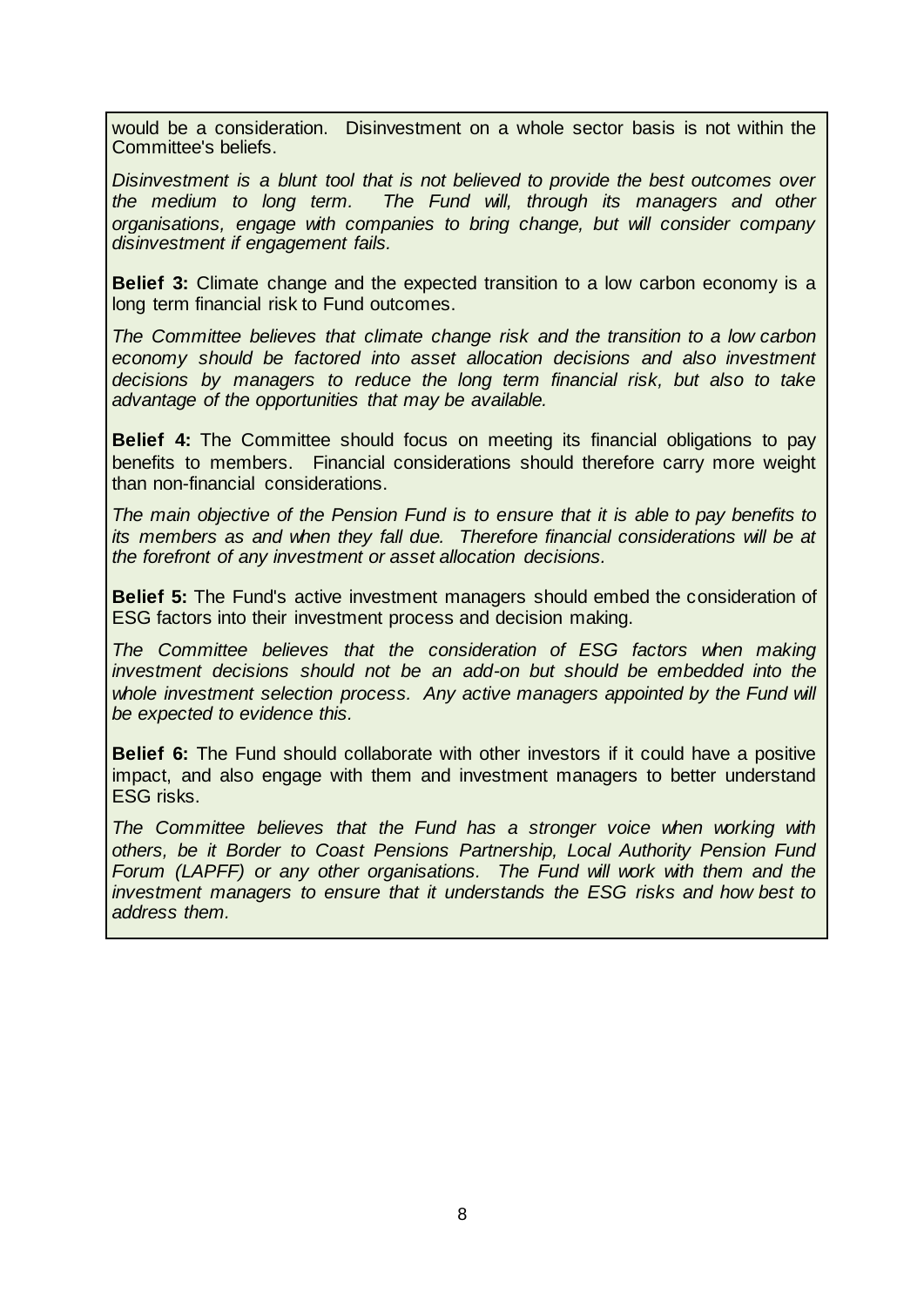### **PRINCIPLE 2: Signatories' governance, resources and incentives support stewardship**

#### **Activity:**

As is detailed in the background, Fund governance is the responsibility of the Pensions Committee, as set out within statute. To assist the Committee in discharging their responsibilities quarterly meetings are held which provide various reports to enable them to have oversight and challenge across all areas of the Fund, including investments and responsible investment.

The Fund operates an external manager structure, with all assets managed by externally and with the Fund using expert professional services to support its stewardship activities:

- Border to Coast, who have a dedicated team working on RI matters for all pooled investments, from tendering and selecting managers, to ongoing monitoring once a manager is selected and supporting industry wide initiatives;
- Robeco, who are the pool's appointed voting and engagement specialist, again they provide stewardship services to the Fund for the investments held with Border to Coast; and
- The final source of support in this area for the Fund is provided by the Local Authority Pension Fund Forum (LAPFF). LAPFF is a sector wide group with membership from 81 local authority pension funds and six LGPS pooling companies. LAPFF acts for its members on engagement with companies, providing voting alerts, collaborating with others to increase the voice of shareholders and responds to consultations on behalf of its members.

The Fund has established annual RI processes which allow the Committee to have the opportunity to contribute to the direction of RI work for the Fund. Quarterly activity then allows the Committee oversight of activities undertaken. This starts in January with the review and approval of RI and Voting policies. The policies relate to all Fund investments and are aligned with Border to Coast policies to ensure consistent application to all Fund assets. The Committee also reviews key policy documents in March to ensure they reflect the current views of the Fund. The fund then reports RI activity to the Committee on a quarterly basis to highlight the stewardship activity undertaken over that period, to provide assurance and give them the opportunity to review and challenge the work undertaken on the Fund's behalf.

#### **Outcome:**

The Fund has a clearly defined and documented set of [RI policies](https://www.wypf.org.uk/publications/policy-home/lpf-index/) that it works to,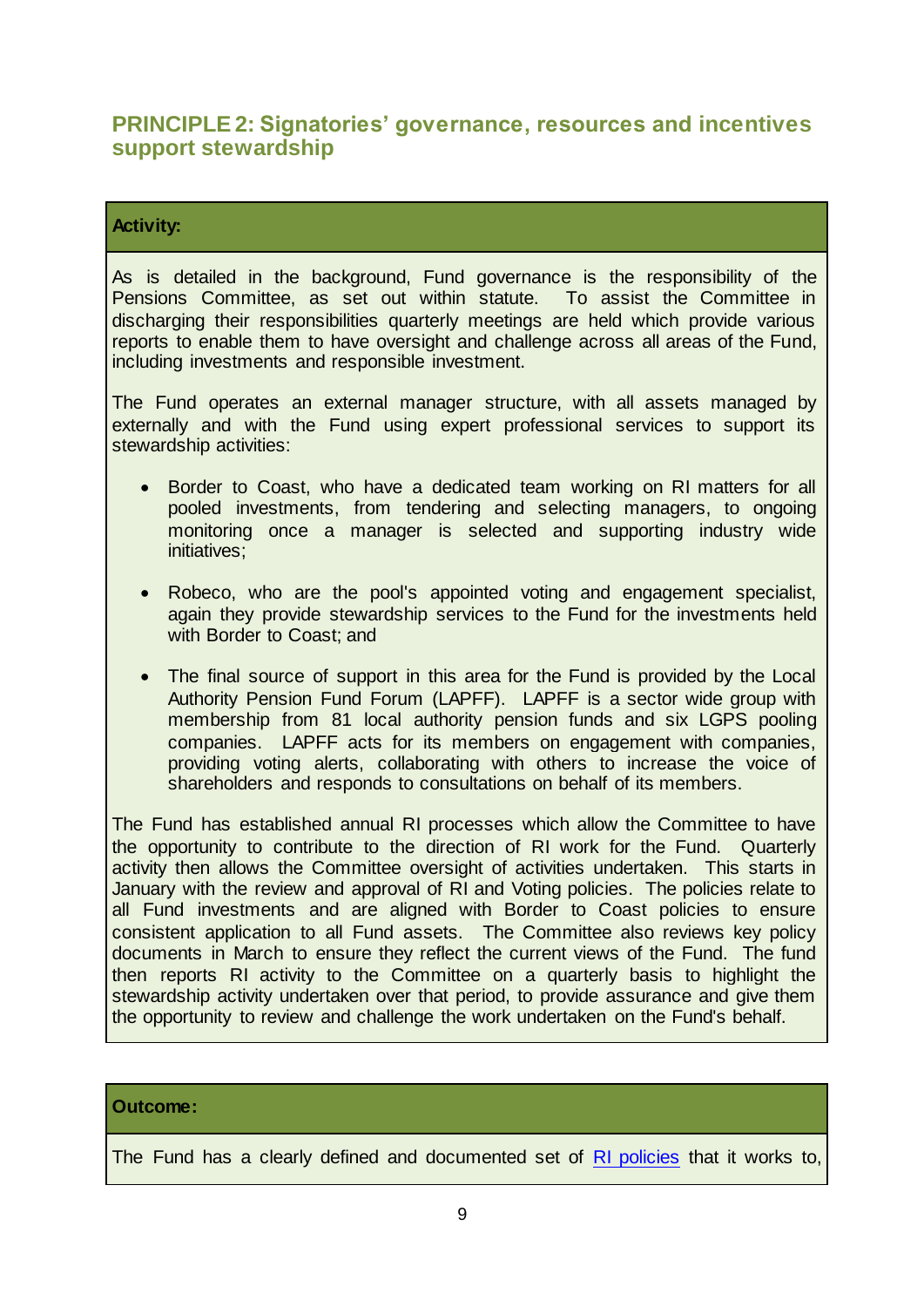which are published and available to all stakeholders. They are aligned with Border to Coast's policies so that we are all working towards the same aims and objectives.

The introduction of a quarterly [Stewardship Report](https://lincolnshire.moderngov.co.uk/documents/s38571/Responsible%20Investment%20Update.pdf) has allowed members of the Committee greater opportunity to review stewardship activity and influence with the work of the Fund. This is a public report to allow the Fund's stakeholders to be aware of what we are doing.

The Fund operates with a small internal team covering all Fund matters from investments to administration to governance. It believes that the use of external experts in this field provides the best use of resources for the Fund. It also allows the Fund to have a greater impact, as by working with others the Fund has a larger profile when approaching the market and individual companies.

### **PRINCIPLE 3: Signatories manage conflicts of interest to put the best interests of clients and beneficiaries first**

#### **Activity:**

The make-up of the Pensions Committee is mainly County Councillors, who are elected to serve their constituents within Lincolnshire; however their role in managing the Pension Fund is to serve the beneficiaries and employers of the Fund.

All members of the Committee undertake initial training when they join the Committee. This training covers the [Code of Conduct and Conflicts of Interest Policy](https://www.wypf.org.uk/media/3110/code-of-conduct-and-conflicts-policy-2021.pdf) and explains the role of the Committee to serve beneficiaries and employers. While making decisions for the Pensions Committee other political and county council considerations should be disregarded. This message is reinforced throughout the year at Committee meetings and as and when investment opportunities are discussed.

#### **Outcome:**

The Code of Conduct and Conflicts of Interest Policy is reviewed annually by the Committee and is published on the Fund's website.

The policy explains what a conflict of interest is and provides examples for Committee Members of potential conflicts. The policy stipulates that all potential conflicts of interest must be declared initially on appointment and then at each meeting of the Committee as matters arise in the normal course of business. The policy also explains how conflicts will be dealt with and resolved. The Fund also maintains a register which captures potential and actual conflicts.

Within the Conflicts of Interests Policy, Committee members are specifically required to have consideration of their stewardship responsibilities in managing the Pension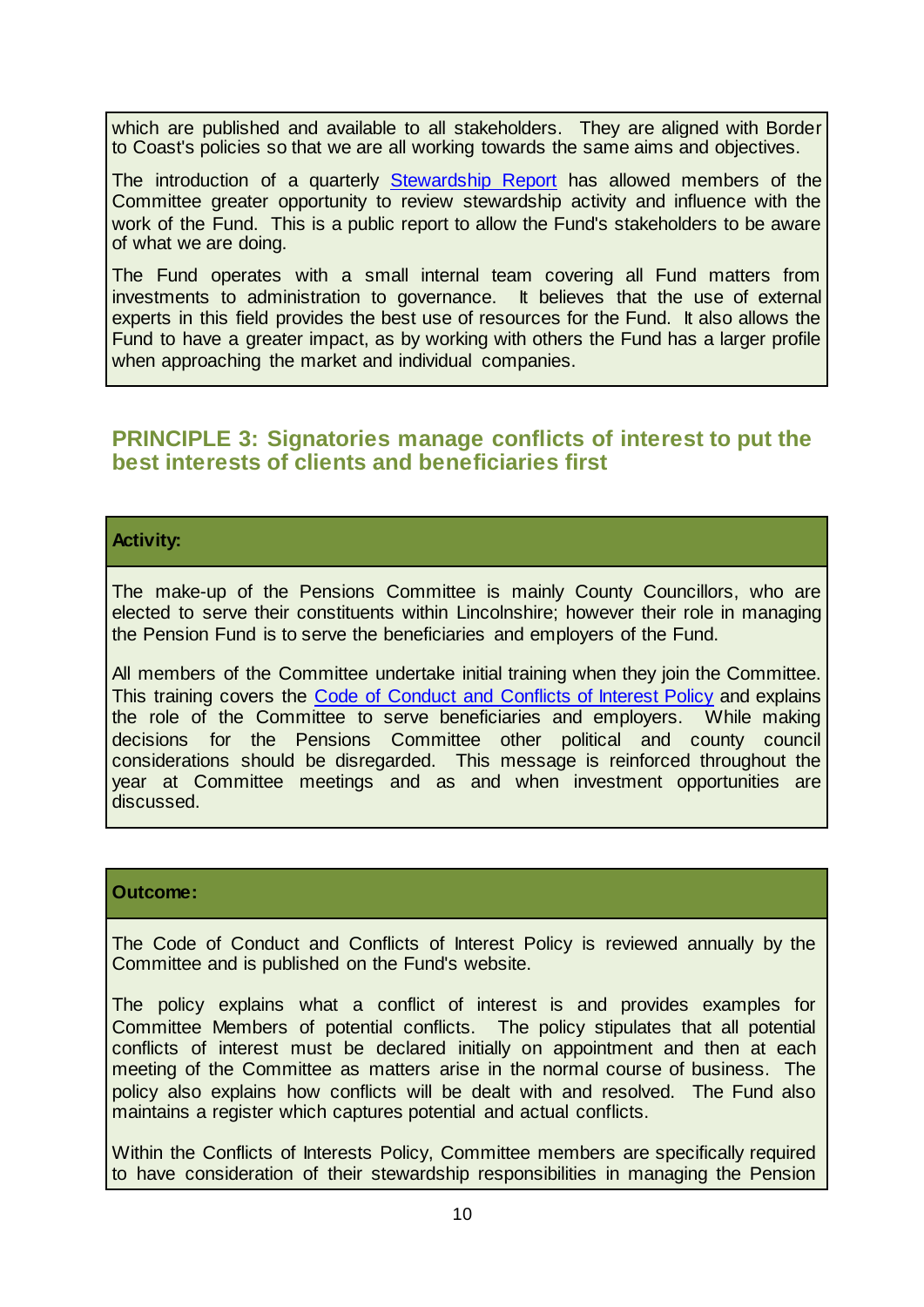#### Fund.

There were two new members of the Committee during the year, and both undertook the training mentioned above.

There may be a conflict of interest when making investment decisions if an opportunity arose in the local area. The investment might be beneficial to the local electorate, but not for the Fund. To avoid any potential conflict of interest, the Fund does not have any strategic commitment to local investment, and no local investments have been made in the 2020/21 financial year.

### **PRINCIPLE 4: Signatories identify and respond to market-wide and systemic risks to promote a well-functioning financial system**

#### **Activity:**

The Fund conducts a full risk assessment of its activities which is reviewed annually by the Committee and Board, and is published as part of the Fund's Annual Report. The risk register includes the risk to the Fund's investments from market fluctuations, interest rates, currency, credit and failure by its investment managers or custodian. In addition, the Fund recognises the risk to investments from ESG factors including the impact of Climate Change that could materially impact long-term investment returns.

The Fund's foremost mitigation against market-wide and systemic risk is a welldiversified investment strategy. Therefore, it is important the Committee receives the appropriate training and that it commissions advice to be able to select from and monitor a wide variety of investments. The Fund has an appointed investment consultant for its strategic asset allocation, investment strategy and manager monitoring.

Part of the work undertaken by LAPFF is at a market-wide level. During the year LAPFF has focused its attention in this area on failure in the audit and accounting regime, where regulation is 'consumer' based, rather than offering protection to shareholders. The Forum have identified changes at the Financial Reporting Council (FRC) as key to creating a more stable, transparent and effective regulatory environment. They have engaged with the Financial Conduct Authority (FCA) on this matter.

#### **Outcome:**

The identification and management of risk is a key part of the discussions and monitoring that the Pension Fund undertakes on a quarterly basis as a minimum. Where the Committee is not satisfied that one of its investment managers has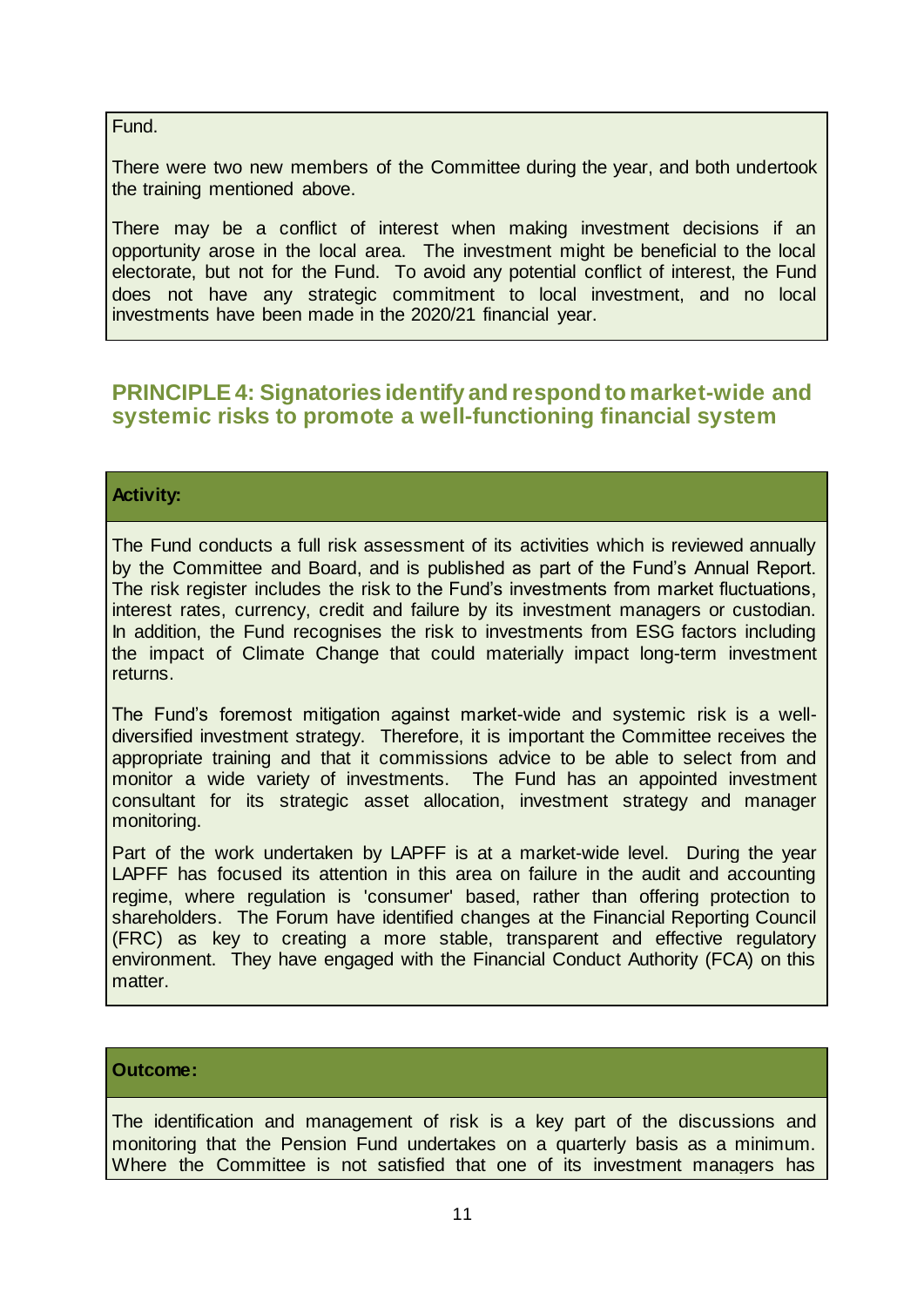sufficiently identified or responded to a particular risk this has been cause for it to decide to disinvest from a particular strategy, having taken the appropriate advice. This was evidenced in October 2020 when the Committee made a decision to terminate one of its managers, as they no longer believed that their strategy was appropriately managing all market risks.

LAPFF continues to support the recommendations for reform to the FRC proposed by the Kingman Review. As part of their ongoing engagement with companies, they encourage them to lead by example in how they respond to market and systemic risks.

### **PRINCIPLE 5: Signatories review their policies, assure their processes and assess the effectiveness of their activities**

#### **Activity:**

The Fund has a number of relevant policies that are reviewed as detailed below:

- The Investment Strategy Statement is reviewed annually or immediately after any significant change in investment policy, and contains the Fund's RI beliefs. See principle 1 above.
- The Responsible Investment Policy and Corporate and Voting Policy is reviewed annually. This is reviewed and approved by the Committee in January in advance of the start of the financial year. It is aligned with the Border to Coast policies to ensure consistency of our policies across all holdings.
- The Conflicts of Interest Policy is reviewed annually. See principle 3 above
- The Training Policy is reviewed annually and a training plan approved each year in July.
- The Risk Management Policy and Risk Register are approved annually and any changes to the risk register are reported to the Committee on a quarterly basis.

The Committee receive a quarterly report on stewardship activities undertaken by Border to Coast, Robeco and LAPFF, including voting activity.

#### **Outcome:**

Policies have been reviewed at least annually. This ensures that they are kept up to date and are regularly considered by the Committee, which ensures that the policies continue to reflect their views on the direction of the Fund.

The Pension Board, as part of its annual review of the risk register at its July 2020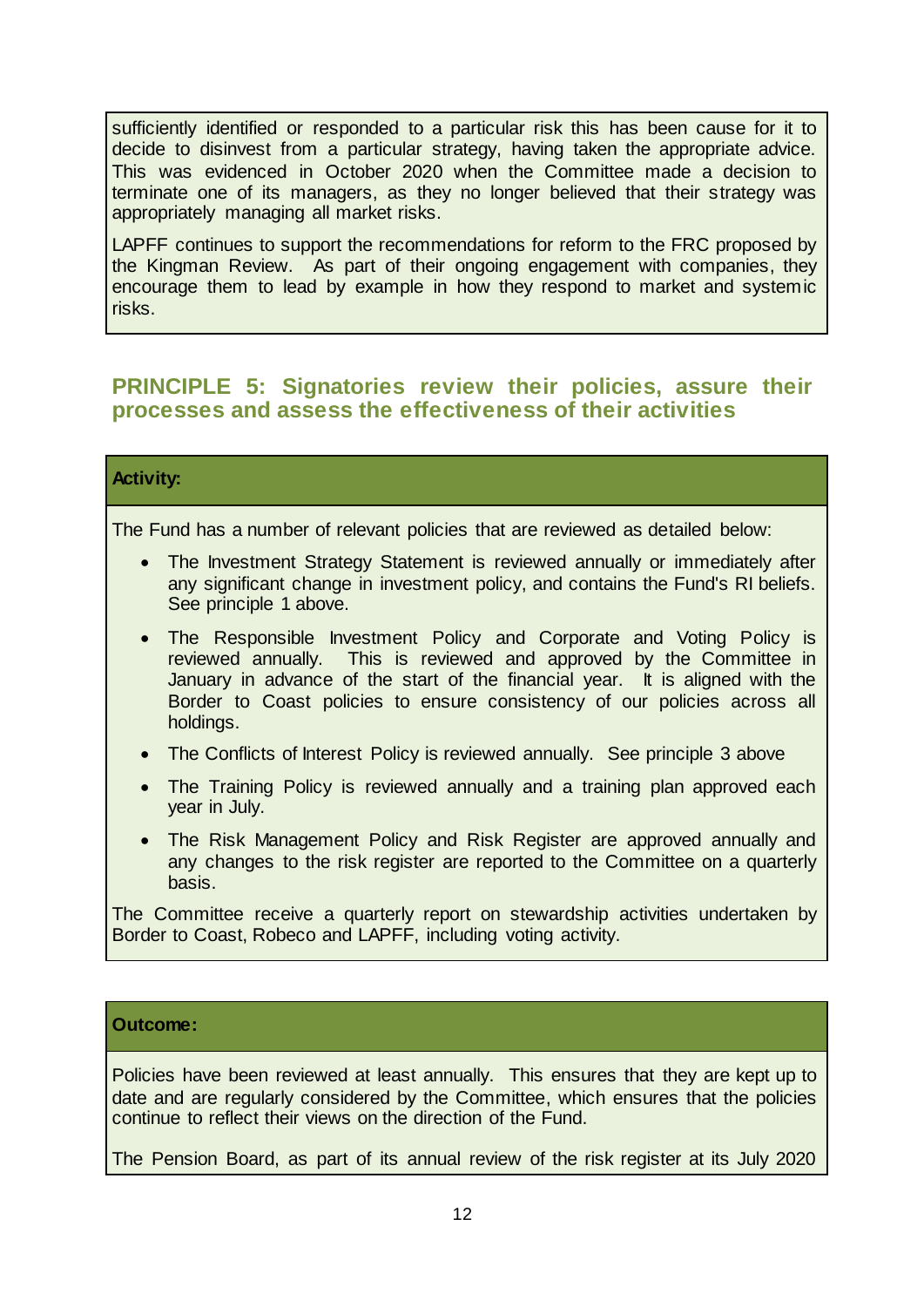meeting, made recommendations to the Committee's October 2020 meeting, through the Board's [quarterly report,](https://lincolnshire.moderngov.co.uk/documents/s35484/Report%20by%20the%20Independent%20Chair%20of%20the%20Lincolnshire%20Local%20Pens...pdf) to introduce two new risks to the risk register. The Committee considered these recommendations and approved the additions.

Work on RI and Stewardship policies starts in advance of their review and approval by the Committee in January. During the year Fund officers work with Border to Coast to identify what is important to each Fund and how this should shape the direction of the Pool and Fund RI policies. In addition to this, work is undertaken with the Joint Committee to identify their priorities. This information is important to ensure all Funds can support and will approve aligned RI policies. This streamlines the activities undertaken by Border to Coast.

**PRINCIPLE 6: Signatories take account of client and beneficiary needs and communicate the activities and outcomes of their stewardship and investment to them**

#### **Activity:**

Communication and feedback from scheme members and employers is undertaken in a variety of ways:

- Annual employers meeting;
- Scheme member newsletters;
- Consultation with employers on key policy documents;
- All Committee and Board Meetings are open to members of the public and papers are published and available for review;
- The Fund publishes an Annual Report containing up to date details of investments and stewardship;
- Key policy documents are published on the Pension Fund website;
- Contact details for the Fund are also published for any comments from scheme members or employers;
- Direct contact with scheme members and employers; and
- Direct representation, with full voting rights, on the Committee and Board of scheme members and employers other than the County Council.

#### **Outcome:**

The annual employer meeting was held virtually on 11 March 2021. One of the presentations covered Stewardship and Responsible Investment specifically covering the Lincolnshire Fund and activities undertaken during that year. These are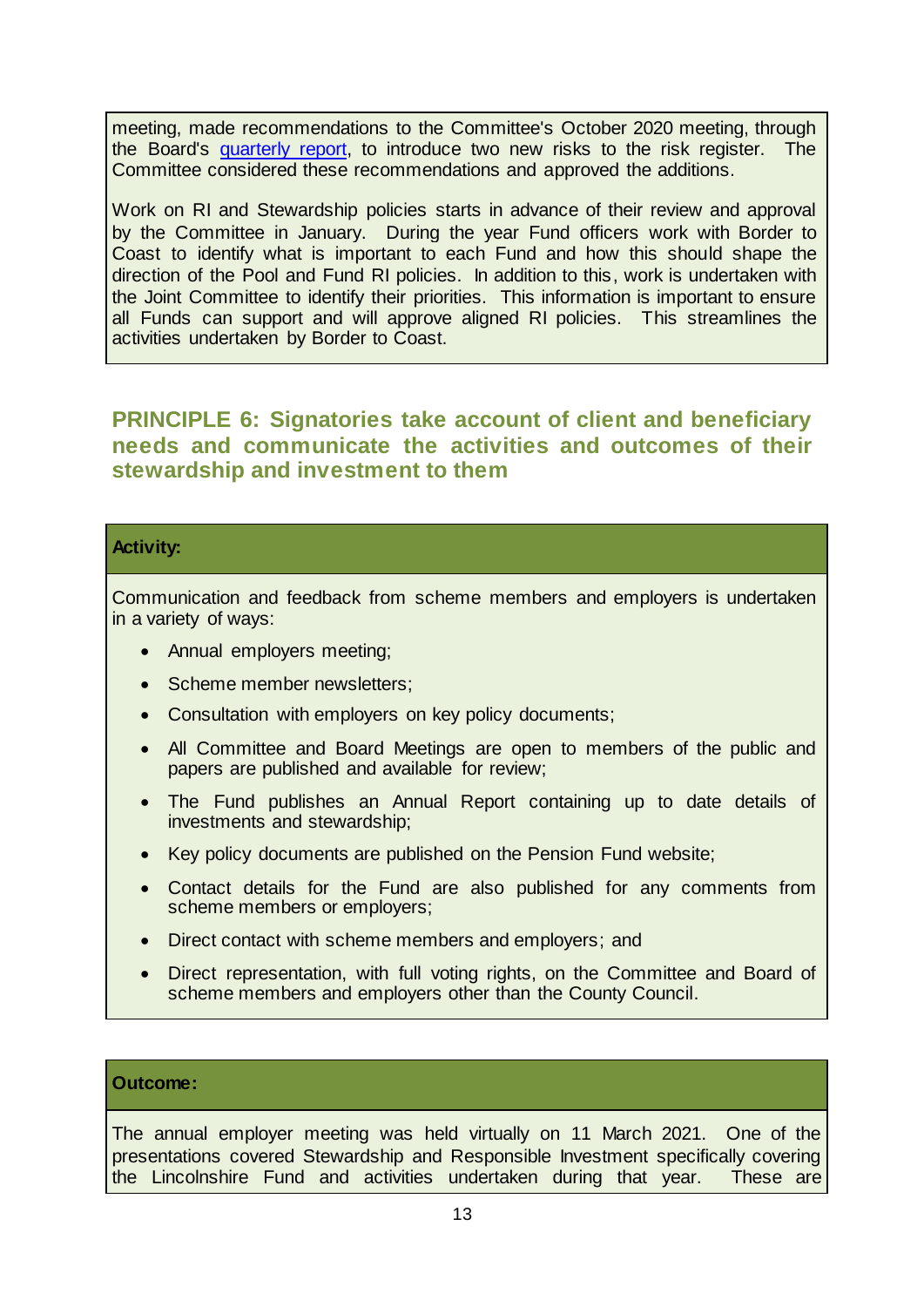interactive meetings where all employers are able to question, challenge and input into the direction and activities of the Fund.

Over the year the Fund has responded to a number of requests from scheme employers on RI related matters proposals. An example of this is a letter received in December 2020 from the Chief Executive at North Kesteven District Council regarding the climate emergency and the actions taken by the Fund. A direct response was provided which also signposted the employer to existing information available on the website.

Membership of the Committee and Board includes employer and member representatives. Through the Committee and Board meetings held over the year, these representatives have had the opportunity to input into and comment on the fund's stewardship and investment approach.

The Fund is happy to engage with employers and scheme members on an ad hoc basis to provide additional information on Stewardship matters. Such responses are reflected on and used to consider the development of wider future communications.

**PRINCIPLE 7: Signatories systematically integrate stewardship and investment, including material environmental, social and governance issues, and climate change, to fulfil their responsibilities**

#### **Activity:**

The Fund's responsible investment beliefs and approach to assessing investments are included within the Investment Strategy Statement. This core policy document explains how the Fund seeks to systematically integrate stewardship and investment to fulfil its responsibilities. The Committee believe that, as long-term investors, integrating environmental, social and corporate governance considerations into the investment management process improves risk adjusted returns and creates long term sustainable investments.

To support this, prior to 2020, the Committee developed a set of RI Investment beliefs, as set out in principle one. As part of this process the Committee undertook an in-depth consideration of its ESG beliefs, receiving training and completing a comprehensive survey to develop these principles.

The Fund invests in a wide variety of asset classes across a number of investment managers, but predominately with Border to Coast who currently manage, all actively managed equities and bonds. The Fund has worked with Border to Coast and other partner funds to formulate the company's approach to responsible investment and to ensure that it is aligned to the policies of the partner funds (including Lincolnshire). The Fund's RI Policy states that when analysing potential investments (across all funds, asset classes and geographies), they expect investment managers to consider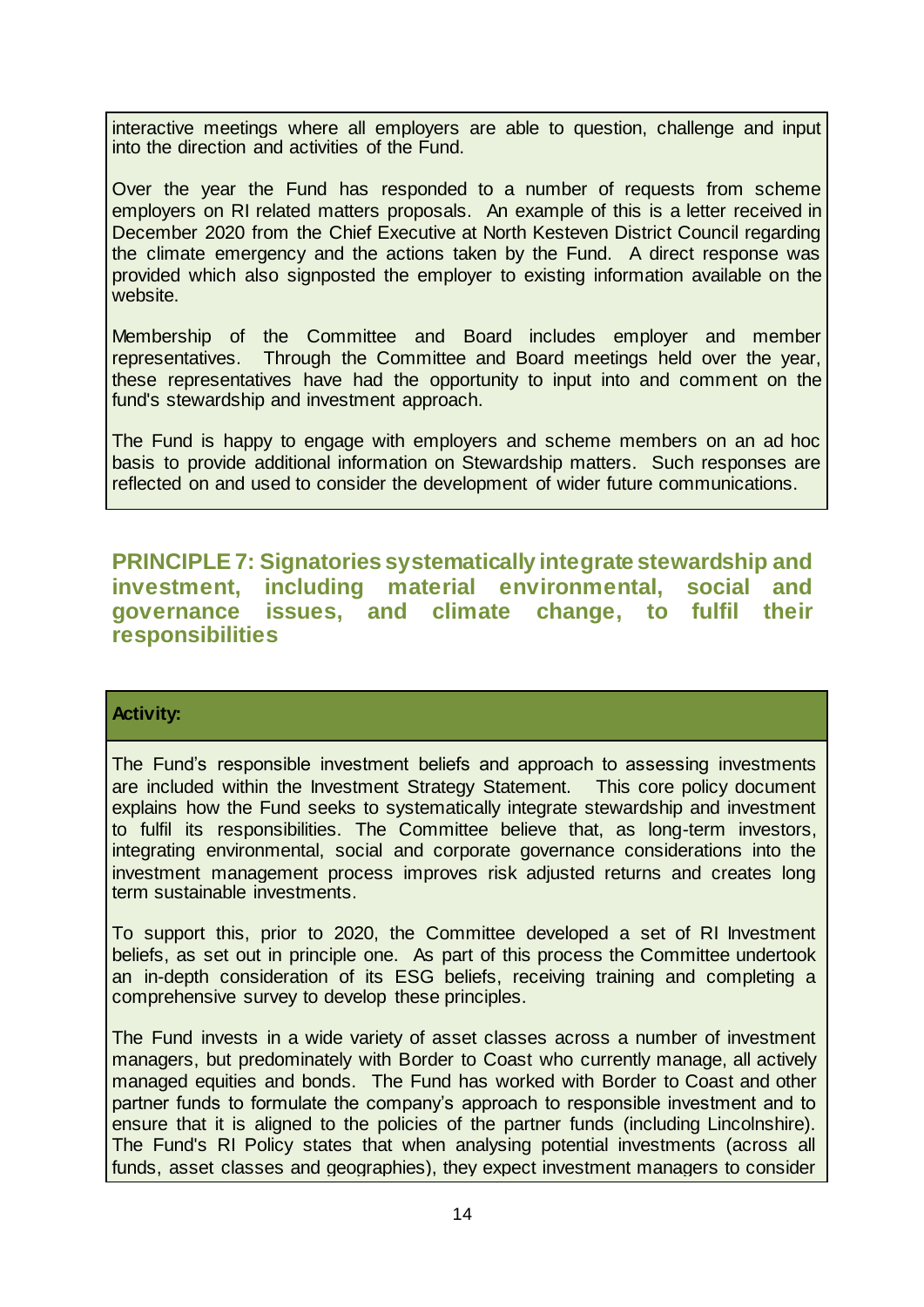ESG factors, including climate change, as an integral part of the investment decisionmaking process. Of particular relevance are factors which could cause environmental and reputational risk ultimately leading to a reduction in long-term value.

All managers were contacted in February 2021 to ask whether they intended to sign up to the new Stewardship Code, if so then when, how they will be reporting this to us and what will be included in that report. Those that were not planning to sign up were asked to explain why.

The Fund considers the ESG credentials, policies and procedures as part of the appointment process for all prospective managers with the aim of ensuring that ESG is well established in the managers appointed.

The monitoring of appointed managers by Border to Coast includes assessing stewardship and ESG integration into the investment process and on-going management of the investments held in accordance with the approved policies. The Committee requires that all asset managers report on stewardship and ESG matters on a regular basis, and be responsive to any queries. The Fund monitors the asset manager's stewardship activities, including their involvement in collaborative engagement activities, such as supporting the Transition Pathway Initiative, and Climate Action 100+.

The Fund monitors Border to Coast to ensure that it is fully integrated through: quarterly reporting, quarterly meetings and annual report. In addition partner funds are heavily involved in the development of new funds having sight of the appointment process for managers and the due diligence undertaken.

#### **Outcome:**

Border to Coast's work during the year included improving their process of ESG integration and investment stewardship alongside training for the Border to Coast Board, the Joint Committee and Partner Fund pension committees and officers on a range of RI and stewardship-related topics. More detail can be found in their [RI](https://www.bordertocoast.org.uk/app/uploads/2021/08/Border-to-Coast-Responsible-Investment-Stewardship-Report-2020-21.pdf)  [Stewardship Report](https://www.bordertocoast.org.uk/app/uploads/2021/08/Border-to-Coast-Responsible-Investment-Stewardship-Report-2020-21.pdf) for 2020/21.

Following the termination of a manager in October 2020, we worked closely with our Investment Consultant to appoint a new manager with strong RI credentials, to better reflect the Committees RI beliefs. This resulted in the appointment of Legal and General Investment Management, and an investment into their Future World Fund.

Below are some examples of the outcomes from Manager engagement with the companies in which they are invested on our behalf, showing how incorporating ESG factors into investment decisions and on-going monitoring can achieve positive benefits for the Fund and therefore its clients and beneficiaries: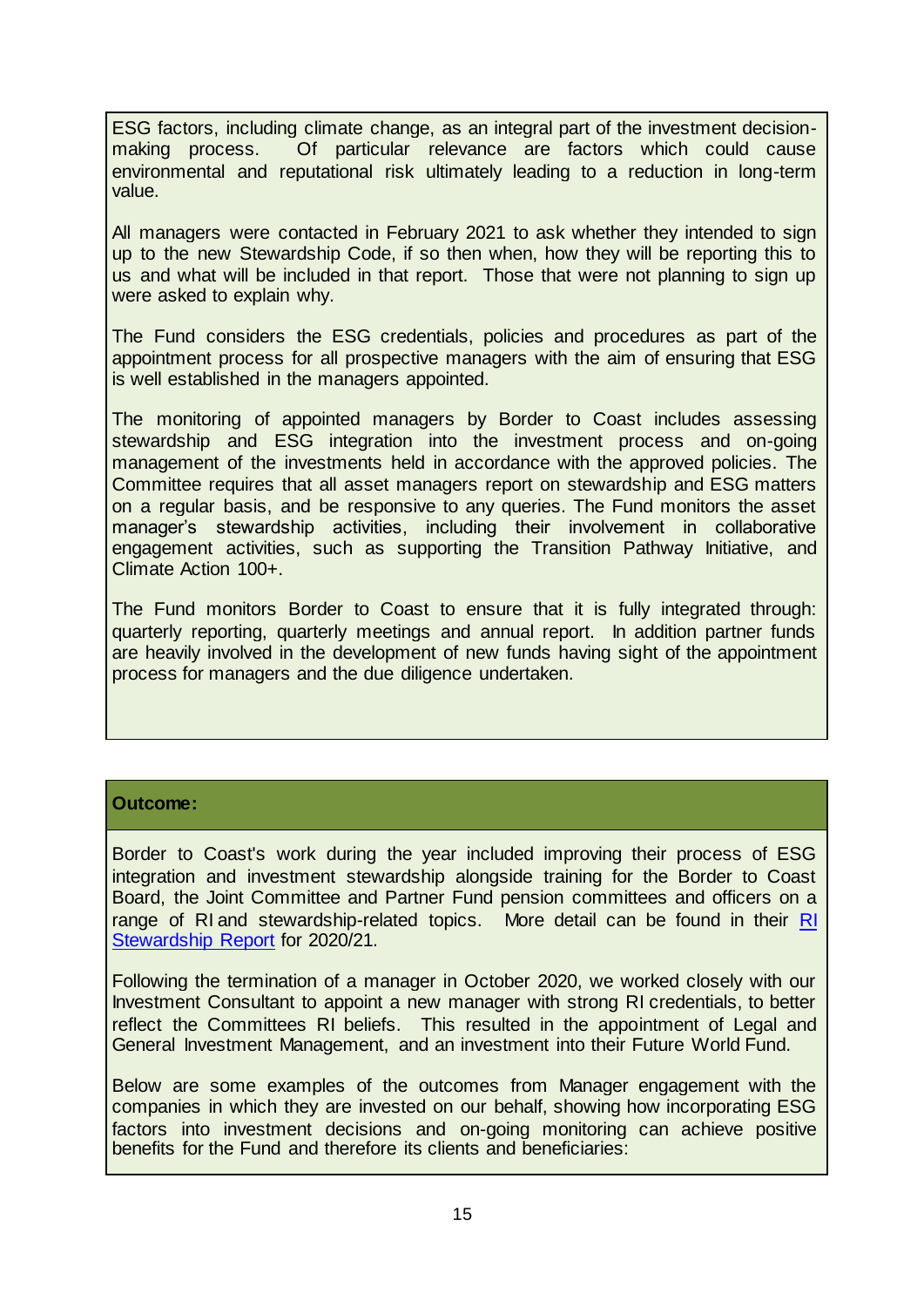#### **Border to Coast – Engagement with Yorkshire Water (fixed income)**

**Reason for engagement:** Following conclusions drawn from the performance assessment conducted by the Environment Agency ('EA') in 2019, Yorkshire Water was identified as an outlier within the water utilities sector in the UK and was among the lowest scoring. This, coupled with the increasing pressures that ever-changing weather patterns bring as a result of climate change, means that through investments in such companies, portfolios are potentially exposed in the medium to long term to the impacts of climate risk.

**Objectives:** To better understand the reason for the company's weak performance within the water utilities sector in pollution, leakage and meter rates, and determine whether its current strategy is strong enough to ensure improvement in its management of climate risk.

**Scope and process:** Engagement has been driven by information discovery of Yorkshire Water's specific climate-related risk exposure to understand the relative investment position and to encourage change and influence improvements in pollution, leakage and meter rates, which were among some of the worst in the industry according to the EA's report. Research revealed that the unusually low performance from the company had been somewhat influenced by extreme weather during the EA's reporting year (2018). Cognisant of extreme weather events likely to occur over the coming years, Yorkshire Water appears to be investing significant amounts into data-driven systems and physical infrastructure that combat leakages and limit pollution. The company is also investing in bio-resource plants which will help it to increase self-generated renewable energy.

**Outcome:** The company is taking serious steps to significantly improve performance, which will ultimately strengthen credit ratings. Monitoring of the progress will continue and further investigation around pollution levels may be required.

#### **LAPFF – Engagement with Barclays (listed equity)**

**Reason for engagement:** Barclays this year faced a climate resolution for the first time. The resolution was supported and co-filed by a group of investors and investor groups who recognised that financial institutions play a large role in both the problem of and the solutions to the climate crisis. Barclays recognised it had to do more on climate but responded by issuing its own resolution with content it thought was achievable. The combination of the shareholder resolution and the company resolution created a dilemma for LAPFF.

**Objectives:** The Forum was keen to express support for both the shareholders and the company for moving in the right direction, but it was not immediately clear which resolution should have been supported.

**Scope and process:** LAPFF Chair, Cllr Doug McMurdo, engaged extensively with both Barclays and ShareAction, the non-governmental organisation representing the investor group in the negotiations with Barclays on the shareholder resolution. In the end, LAPFF believed that the two resolutions were very similar and were reconcilable, so the Forum supported both resolutions and maintained positive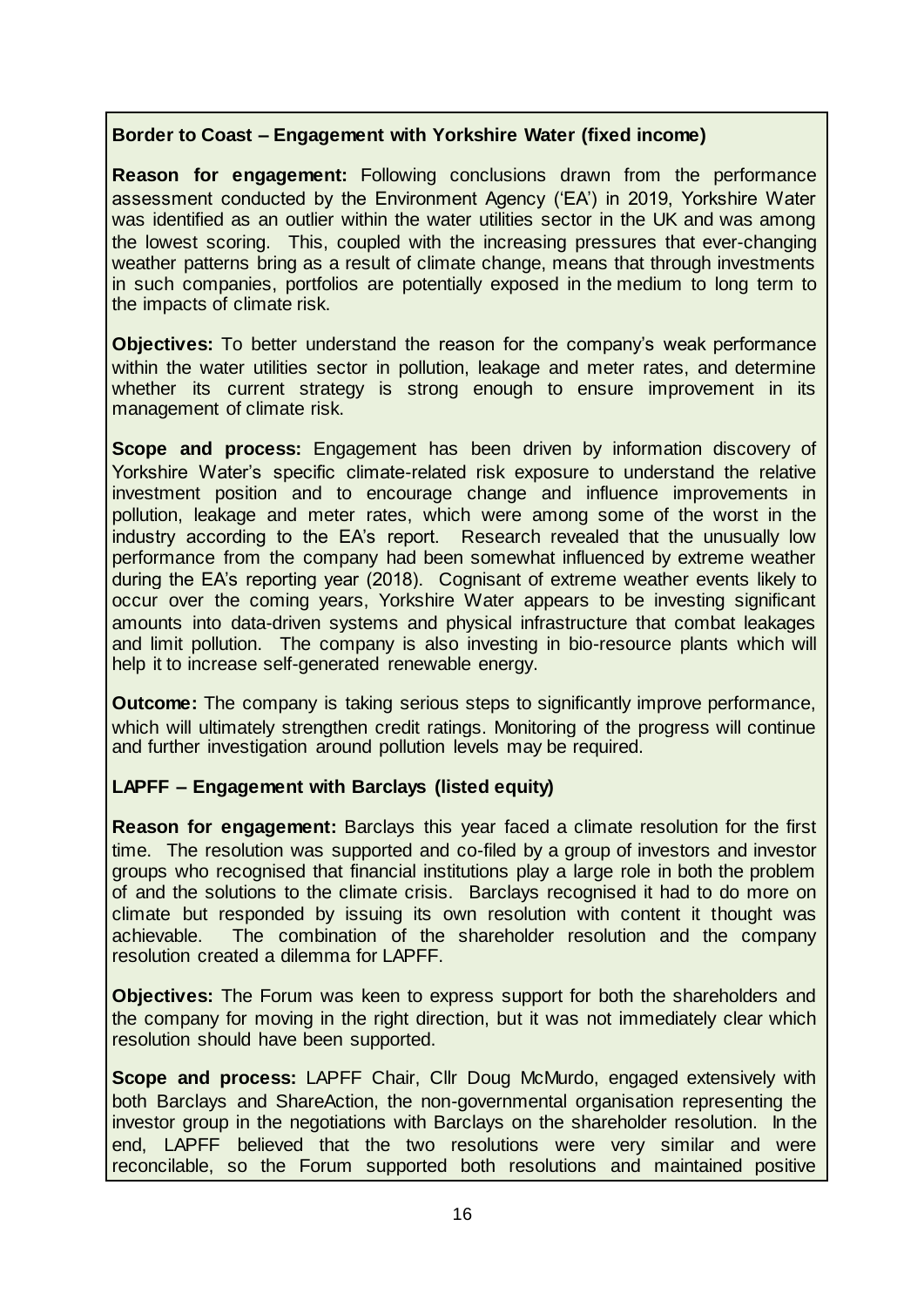relationships with both Barclays and ShareAction. LAPFF saw this engagement with Barclays as the beginning of investor engagement with financial institutions on climate.

**Outcomes:** The Forum, through its multi-stakeholder approach, was able to bring other investors and Barclays closer together on their visions for Barclay's climate approach. While implementation of the Barclays resolution still needs to be monitored, the Forum's role in facilitating dialogue between stakeholders was important in achieving a positive outcome in this engagement.

### **PRINCIPLE 8: Signatories monitor and hold to account managers and/or service providers**

#### **Activities:**

The Fund monitors its investment managers and service providers, to hold them to account in the following ways:

- Asset managers provide monthly and quarterly performance reports which are received and reviewed by fund officers. Review here includes: compliance with investment management agreements.
- Quarterly investment performance is reported to the Pensions Committee, highlighting any concerns. Where a manager's performance raises concern more frequent information is shared with the Committee.
- Annual presentations to the Pensions Committee and a three year review period from all asset managers managing significant allocations in the fund, including an update of stewardship activities undertaken.
- Quarterly stewardship report to the Committee combining information from managers' quarterly stewardship and voting reports, highlighting engagement activities and where investment managers have voted against company recommendations. In addition this report updates the Committee on work undertaken by LAPFF on our behalf.
- Investment Consultant and Investment Advisor are monitored annually against an agreed set of objectives.
- Working with Border to Coast to provide an advisory service to monitor the engagement and voting activity of LGIM, as one of the Fund's investment managers.

In addition to the above, as a partner fund within Border to Coast, further work is undertaken on our behalf in monitoring service providers to the pool. This includes:

- Provision of responsible investment and engagement support across all pooled investments (for example review of carbon content within portfolios).
- Analysis of voting records on a monthly basis and reporting of any variances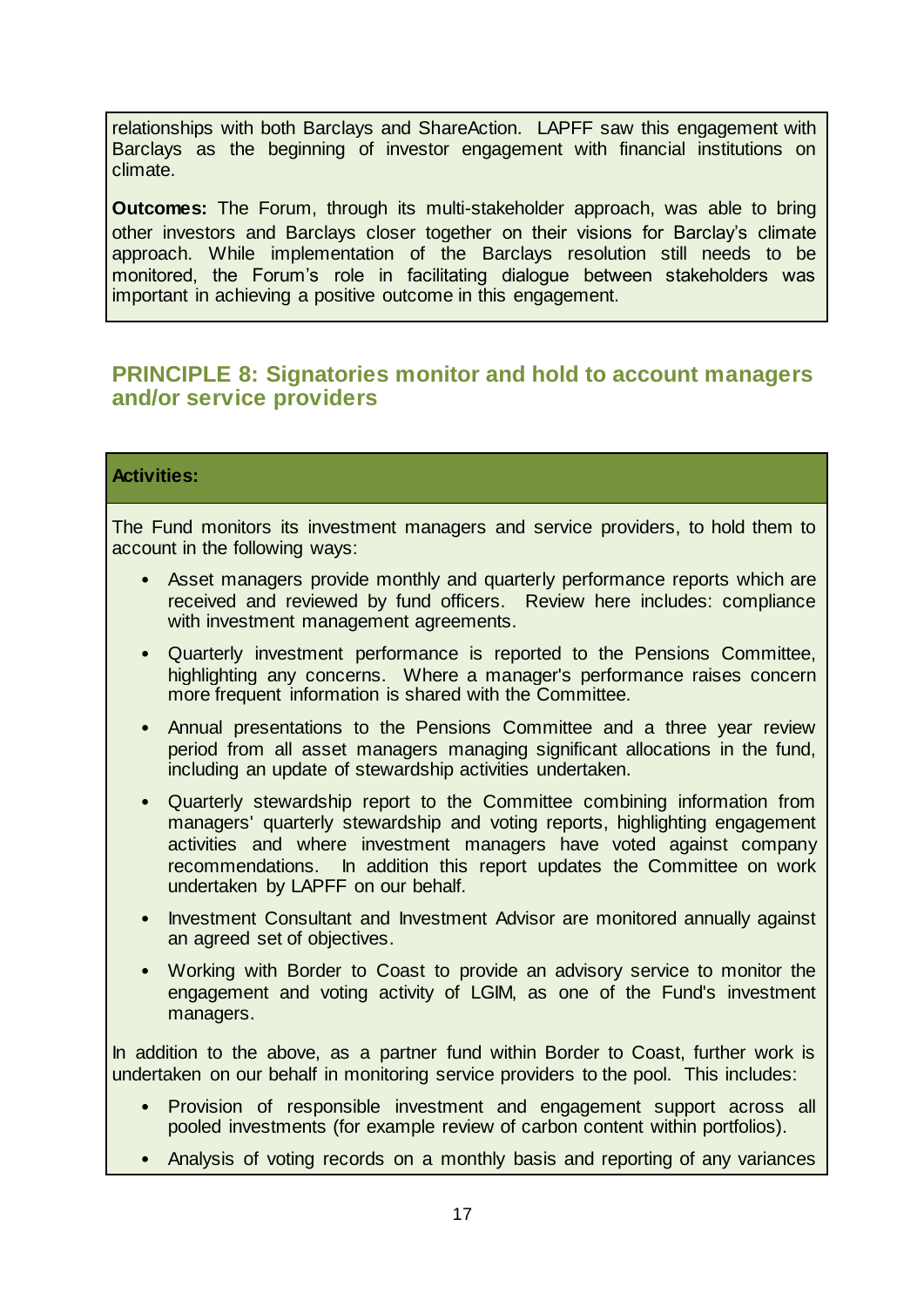to agreed policies by a third party voting advisor.

Objectives were set for the Independent Investment Advisor in their role supporting the Pensions Committee, in November 2019. As part of an annual review, the Investment Advisor was asked to report their performance against those objectives at the March 2021 meeting of the Pensions Committee. The Committee considered whether the objectives had been met and whether any improvements where required, or changes made to the objectives.

Work has been undertaken with Border to Coast to provide an advisory service on the investment with LGIM to ensure that they are meeting the requirements of the Fund's and Border to Coast's RI policies.

On a quarterly basis Border to Coast provide portfolios analysed against MSCI ESG Weighted Score and the MSCI ESG rating along with the ESG Rating Distribution (AAA to CCC). In its commentary, Border to Coast feature an investment each quarter to describe its nature, ESG rating risk, ESG impacts and direction of travel.

#### **Outcomes:**

The Committee were content that the service being delivered by the Independent Investment Advisor met their needs, and no changes to the objectives were required.

The advisory agreement with LGIM is expected to be signed and completed in 2021/22.

The Committee has a better understanding of the ESG risks within the portfolios, and how these are managed by Border to Coast and the underlying managers, and is able to challenge the rationale of any investments that it deems a high risk.

### **PRINCIPLE 9: Signatories engage with issuers to maintain or enhance the value of assets**

#### **Activity:**

All investment management activity is delegated to external investment managers. The Fund's RI policy sets out its expectations of managers, as shown below:

- Assess their portfolios in relation to climate change risk where practicable.
- Incorporate climate considerations into the investment decision making process.
- Engage with companies in relation to business sustainability and disclosure of climate risk in line with the Financial Stability Board's Task Force on Climate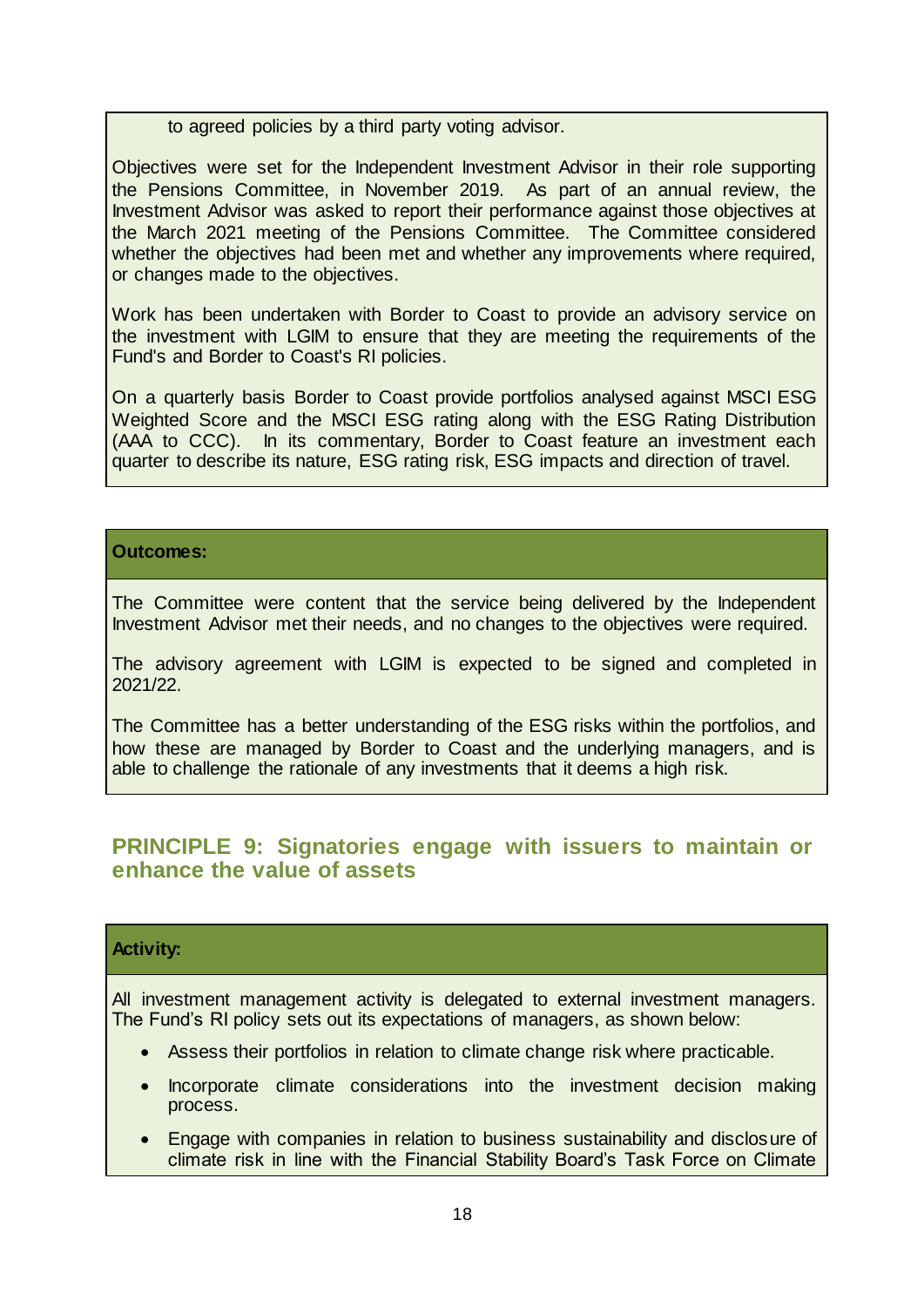related Financial Disclosures (TCFD) recommendations.

- Encourage companies to adapt their business strategy in alignment with a low carbon economy.
- Support climate related resolutions at company meetings where they reflect our RI policy.
- Encourage companies to publish targets and report on steps taken to reduce greenhouse gas emissions.
- Use the Transition Pathway Initiative (TPI) toolkit to assess companies and inform company engagement and voting.
- Vote against company Chairs in high emitting sectors where the climate change policy does not meet minimum standards, and/or rated Level 0 or 1 by the TPI, where there is no evidence of a positive direction of travel.
- Co-file shareholder resolutions at company AGMs on climate risk disclosure after due diligence, that are deemed to be institutional quality shareholder resolutions consistent with our RI policies.
- Monitor and review their fund managers in relation to climate change approach and policies.
- Participate in collective initiatives collaborating with other investors including other pools and groups such as LAPFF.
- Engage with policy makers with regard to climate change through membership of the Institutional Investor Group on Climate Change (IIGCC).
- Report on the actions undertaken with regards to climate change on an annual basis.

Engagement activities are a regular feature of the monitoring of the Fund's investment managers by the Fund's officers, and by the Committee through the quarterly RI Update report.

#### **Outcome:**

Examples of stewardship activities that have been published and reported to the Committee are:

- During the quarter ended 31 December 2020, LAPFF undertook 172 engagements with 145 companies, on issues ranging from human rights and employment standards to climate change reporting and environmental risk. The outcomes of these engagements are shown in the company progress report, included in their [quarterly engagement report,](https://lapfforum.org/wp-content/uploads/2021/01/LAPFF_QER4_2020_final.pdf) and one example is:
	- o A Forum representative attended Legal and General Investment Management's annual stakeholder forum, an event to highlight upcoming issues for LGIM to consider in its voting and investing activities, to ensure that LAPFF's views were included.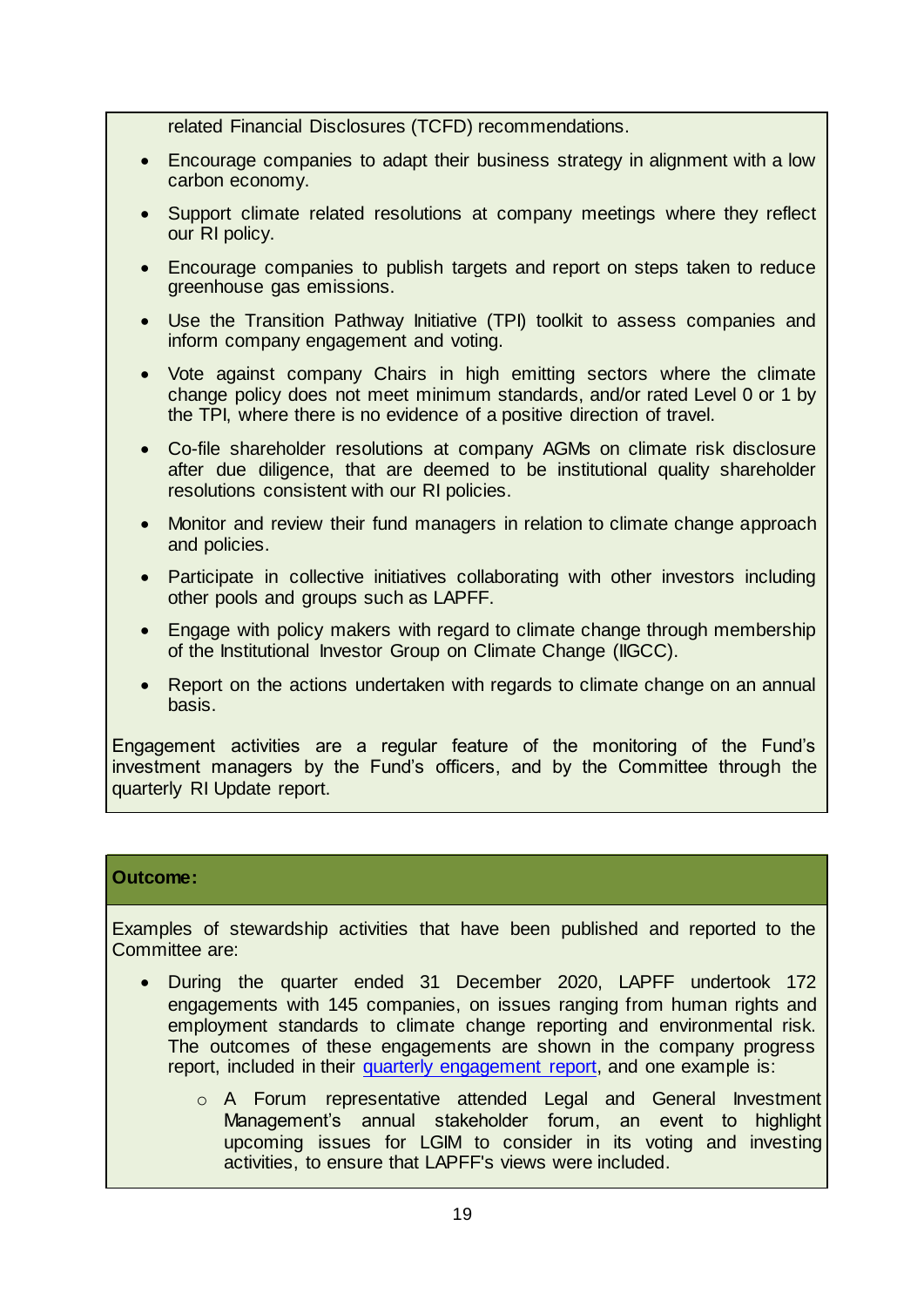- Border to Coast publish a [quarterly stewardship newsletter](https://www.bordertocoast.org.uk/app/uploads/2021/02/Quarterly-Stewardship-Report-Q4-2020-Final.pdf) detailing the activity undertaken on our behalf, and an example is:
	- o Following the destruction by Rio Tinto of an aboriginal heritage site in 2020 and the implications for the wider mining sector, Border to Coast co-signed a letter along with other investors managing assets of over \$10 trillion. This sought assurances on the issue of indigenous community rights and a company's social license to operate. The letter was sent to the top 71 international mining companies and all other major companies that operate in Australia.

Fund Officers have also received and monitored activity from other managers, examples are:

- LGIM, who manage approximately 15% of the Fund's assets in their Future World Fund, provide an annual [active ownership report](https://www.lgim.com/landg-assets/lgim/_document-library/capabilities/active-ownership-report-2020.pdf), highlighting their approach to active engagement and what they have done over the year.
- Invesco, who managed a large global equity portfolio until February 2021, provided their 2020 ESG Investment Stewardship Report, describing their engagement approach and a number of case studies.

### **PRINCIPLE 10: Signatories, where necessary, participate in collaborative engagement to influence issuers**

#### **Activity:**

As explained above and in the Fund's RI policy, all investment management activity is delegated to external investment managers. As part of this delegation the Fund's investment managers are able to decide if collaboration with other investors will benefit the engagement activities they carry out of the Fund's behalf.

Furthermore through Lincolnshire's membership of the Border to Coast pool, the eleven partner funds have collectively pooled around £50bn of assets. Border to Coast are collaborating on RI activities through a unified RI policy and Corporate Governance and Voting guidelines which set the framework for the investment managers and enable them to utilise the combined weight of capital of the Border to Coast partner funds, to positively engage with the companies they invest with. Beyond the partner funds, Border to Coast collaborates with other investor groups to increase their influence.

In addition, the Fund's membership of LAPFF, representing over £300bn in assets under management, provides an effective means of collaboration. LAPFF itself is open to discussing any other forms of collective action with other investors and groups, expanding their reach.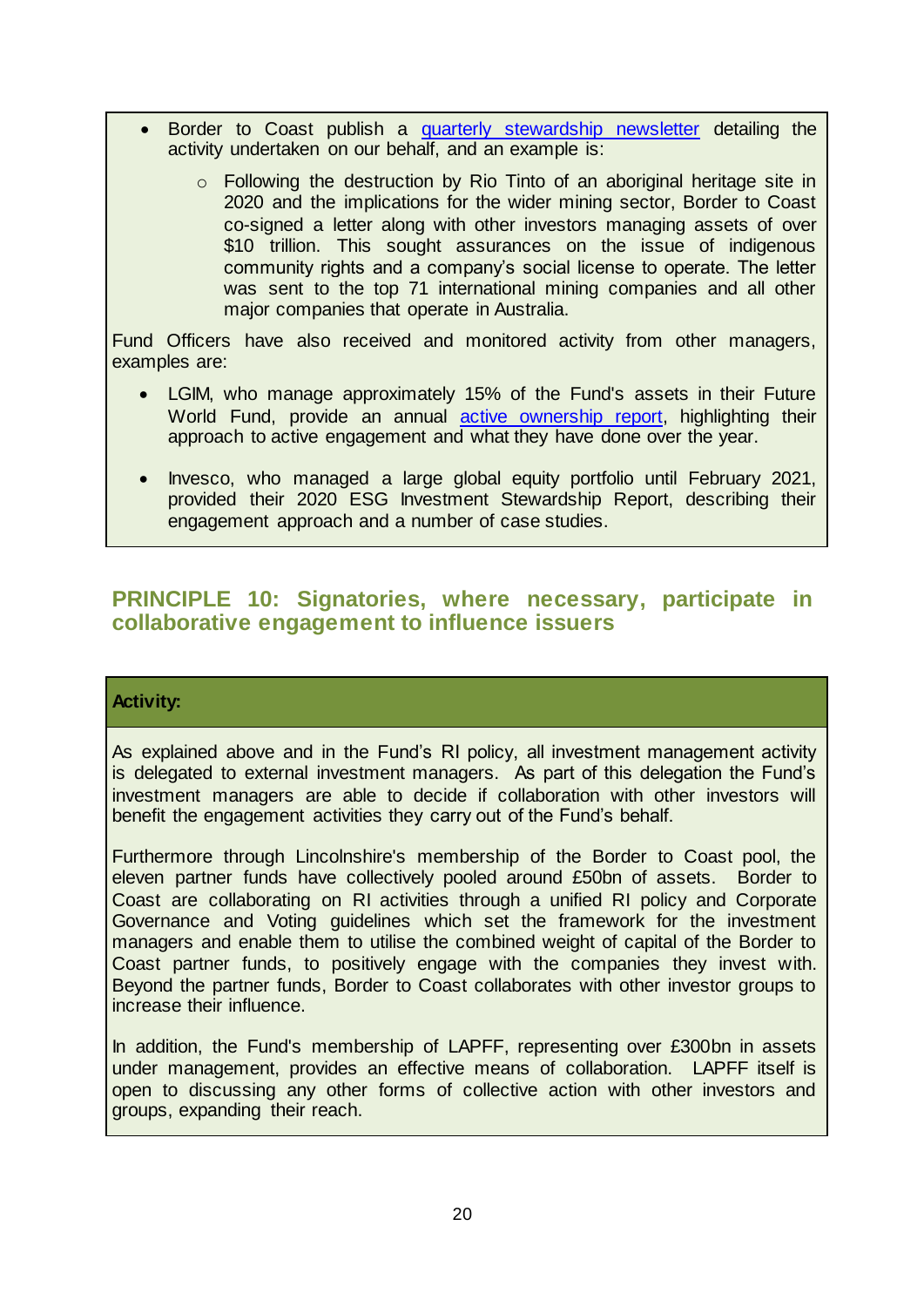#### **Outcome:**

The Fund monitors its investment managers' engagement activities through regular reports and discussions and welcomes instances where it sees its investment managers working with other investors. Examples include:

- Border to Coast coordinates quarterly Responsible Investment workshops with partner funds which work collaboratively to consider RI issues and coordinate responses to maximise the impact of the Partner Funds. At these workshops current RI issues and engagements are discussed and proposed responses to consultations and initiatives shared. There are opportunities to share resources to maximise the impact of partner funds and BCPP through a collaborative approach to our shared interests.
- Border to Coast, on behalf of the partner funds, is partnered with a number of organisations including LAPFF on a range of issues, Climate Action 100+, and the 30% Club which promotes board and senior management diversity, the Workforce Disclosure Initiative, the LGPS Scheme Advisory Board Code of Transparency, and the Institutional Investor Group on Climate Change.
- LAPFF participated in wider collaborations with the Church of England and Sarasin & Partners on the tailings dam safety initiative, which won the Principle for Responsible Investment's Project of the Year award during 2020. LAPFF visited Brazil to establish what progress has been made on reparations for the tailings dam failures and to assess what measures are in place to prevent future failures.
- LAPFF has been engaging with US-based investors on the Investors for Opioid & Pharmaceutical Accountability (IOPA) engagement, and LAPFF is a member of the Workforce Disclosure Initiative (WDI) and the CCLA 'Find it, Fix it, Prevent it' engagement to eradicate modern slavery.

### **PRINCIPLE 11: Signatories, where necessary, escalate stewardship activities to influence issuers**

#### **Activity:**

The Fund sets out in its RI Policy how it expects its investment managers to take the appropriate action when operating on its behalf engaging in stewardship activities, this includes actions to escalate their approach when appropriate.

#### **Outcome:**

The Fund monitors its investment managers' engagement activities through regular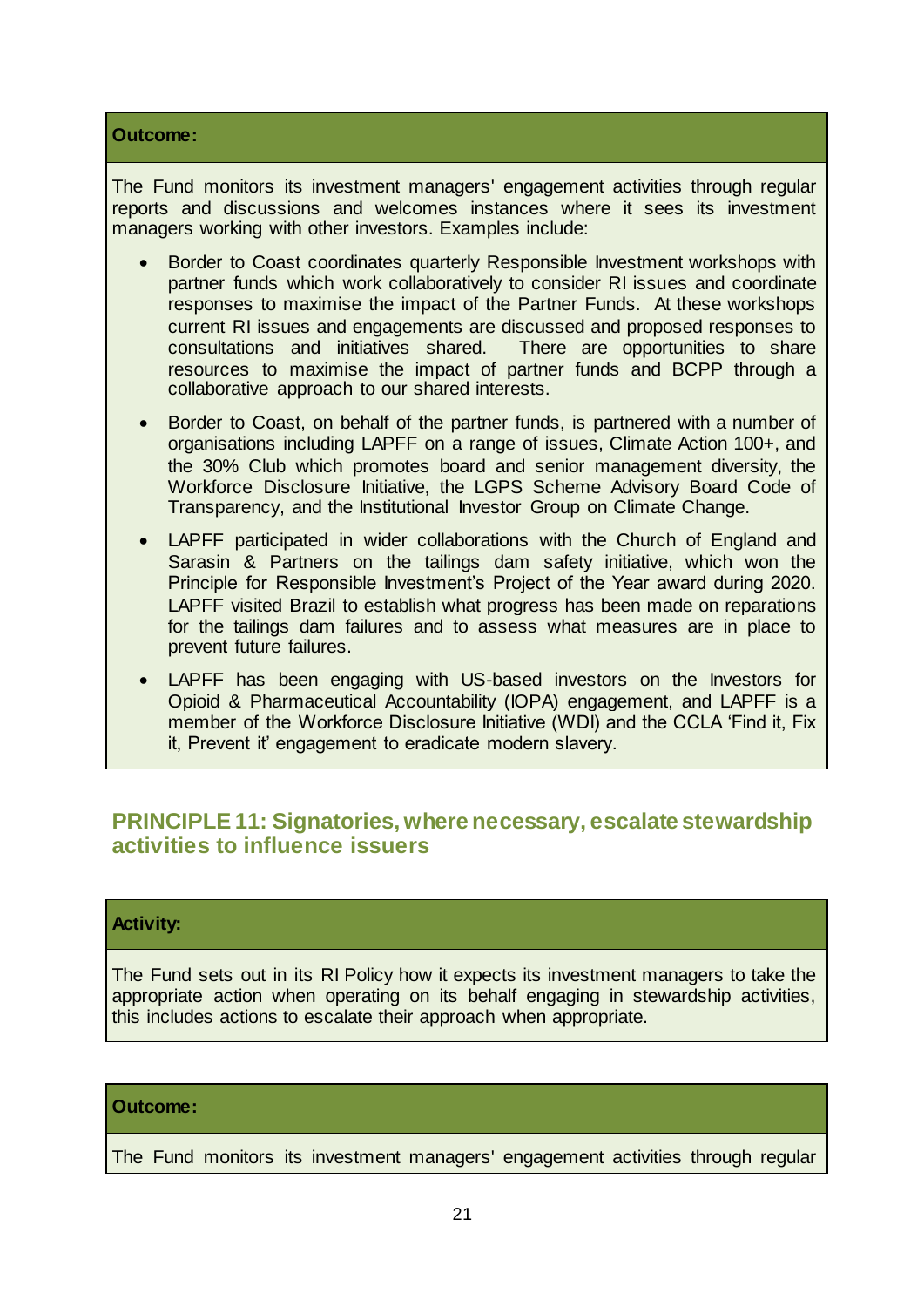reports and discussions and expects its investment managers to take the appropriate action when operating on its behalf engaging in stewardship activities, this includes actions to escalate their approach when appropriate. Examples include:

- LAPFF had tried repeatedly to meet with the Boeing board to discuss the company's approach to dealing with the 737 MAX disasters. The two jet crashes in Indonesia and Ethiopia, along with increasingly worrying findings of additional safety concerns with the aircraft, raised concerns about a range of risks for passengers, the company, and investors. The LAPFF Chair met with investor relations representatives to discuss the 737 MAX but felt a discussion with a board member about the company's strategic approach to dealing with the MAX disaster would be in order. However, the company refused to allow access to the board for such a discussion. Therefore, the Forum issued a voting alert to convey its concerns about the situation to its members and to recommend action to the company through voting. Further escalation measures are being discussed and considered in this case.
- Robeco, Border to Coast's voting and engagement provider, had been engaging with Alphabet Inc. about the various social issues that had surfaced showing that artificial intelligence's (AI's) ethical development and deployment couldn't be guaranteed unless concerns were appropriately addressed. As a leading technology company, Alphabet Inc. is exposed to financially material risks from its development and use of AI. Following persistent efforts to enter a constructive dialogue with the company, engagement remained challenging. In escalation, Robeco co-led the filing of a shareholder proposal at Alphabet's AGM asking for a human rights risk oversight committee to be established, comprised of independent directors with relevant experience. Some 16% of shareholders voted in favour of the resolution, which was a substantial part of the non-controlling shareholder votes. In response, Alphabet announced an update of its Audit Committee Charter, which now includes the review of major risk exposures around sustainability and civil and human rights. This is in line with the request to formalise board oversight and is a first step towards getting this in place on specific sustainability-related issues, such as human rights.
- When researching a particular proposed bond issuance from Wirecard, LGIM's proprietary ESG research tool raised red flags about the German fintech company's governance. The underlying logic for this particular issue gave rise to further worries because Wirecard planned to use the proceeds to repay some bank loans, suggesting that lenders wanted this exposure off their balance sheets. Wirecard's response to the accounting allegations was unsatisfactory, and in some respects even more concerning than the allegations themselves. As a result of LGIM's robust research and investment stewardship, none of LGIM's active bond funds invested in Wirecard. At Wirecard's 2019 AGM, LGIM voted against the discharge of all individual members of the management and supervisory boards, in a rare and significant step as part of their vote escalation policy. The company filed for insolvency on 25 June 2020 after admitting that €1.9 billion cash on its balance sheet did not exist. Its former CEO Markus Braun was arrested on suspicion of false accounting and market manipulation. Whilst the Fund does not hold bonds with LGIM, this provided reassurance on their ESG research tool and escalation process, which are used across the equity fund that we do hold.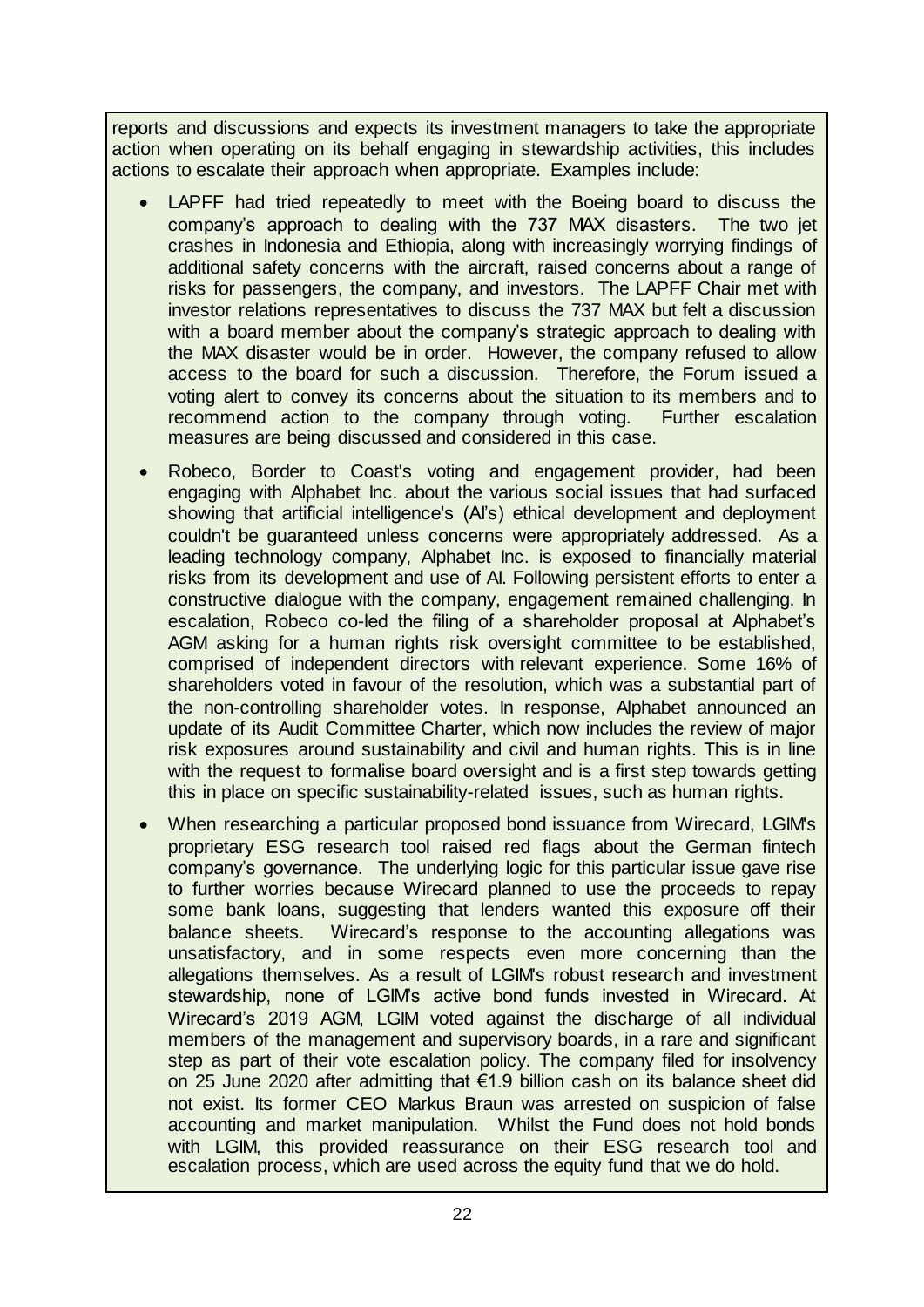### **PRINCIPLE 12: Signatories actively exercise their rights and responsibilities**

#### **Activity:**

Exercising rights and responsibilities is fundamental to improving investment outcomes. Rights exist primarily through shareholdings but can be derived through other means. When making an investment, the associated rights and responsibilities are clearly understood by the Fund and its investment managers from the outset.

As an indirect asset owner the Fund requires external managers to make best use of these rights so that its responsibilities are fulfilled to the greatest effect. As mentioned in previous principles, external managers are required to report on how they have actively exercised their rights and responsibilities.

The Border to Coast voting policy is reviewed each year in light of developing corporate governance standards and evolving best practice. This review is led by Border to Coast with the eleven partner funds being heavily involved. The policy is also reviewed by Robeco, using the International Corporate Governance Network Global Principles, the UK Stewardship Code and the UN Principles for Responsible Investment as benchmarks.

As the Fund has aligned its policy to that of Border to Coast, the approaches are identical.

The Fund's [Corporate Governance and Voting Guidelines](https://www.wypf.org.uk/media/3030/lpf-corporate-governance-voting-guidelines-2021.pdf) sets out how it expects managers to approach supporting or opposing company management, depending upon the circumstances.

Voting records where votes are cast against management, and additional wider voting activity provided by Border to Coast on the Fund's investments, is included in the quarterly RI Update Report to the Committee.

#### **Outcome:**

A number of changes were made to the Corporate Governance and Voting policy as a result of the review in 2020. They include:

- voting against the Chair if the company is a high carbon emitter and the Transition Pathway Initiative score is zero or one;
- expanding the types of shareholder proposals that could be supported; and
- voting against all political donations.

Details of all the changes are available in the November 2020 [meeting papers](http://meetings.southyorks.gov.uk/documents/s64421/Item%206i%202020%2011%2024%20JC%20-%20RI%20Policies%20covering%20paper%2014-11-20.pdf?zTS=E) of the Joint Committee.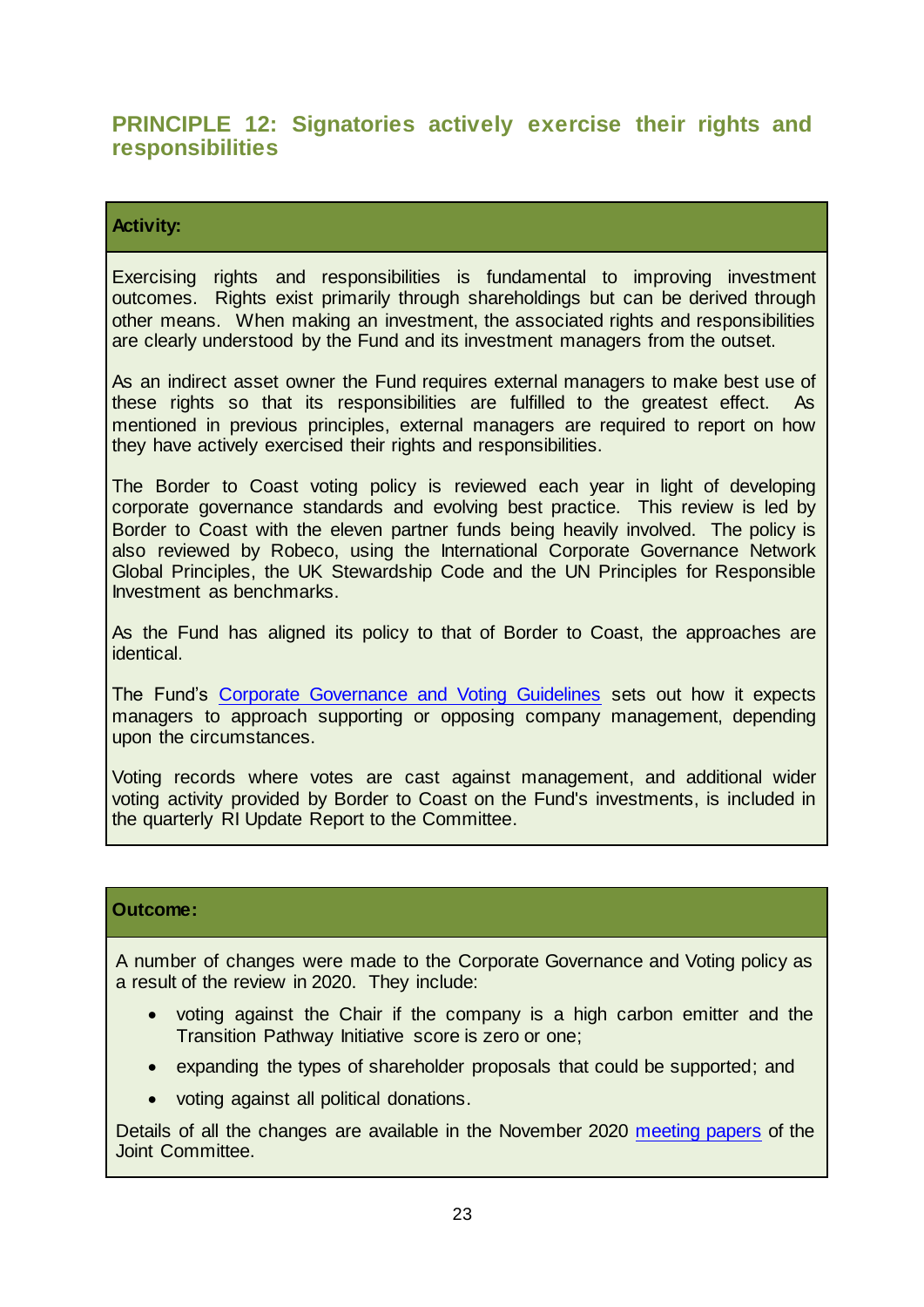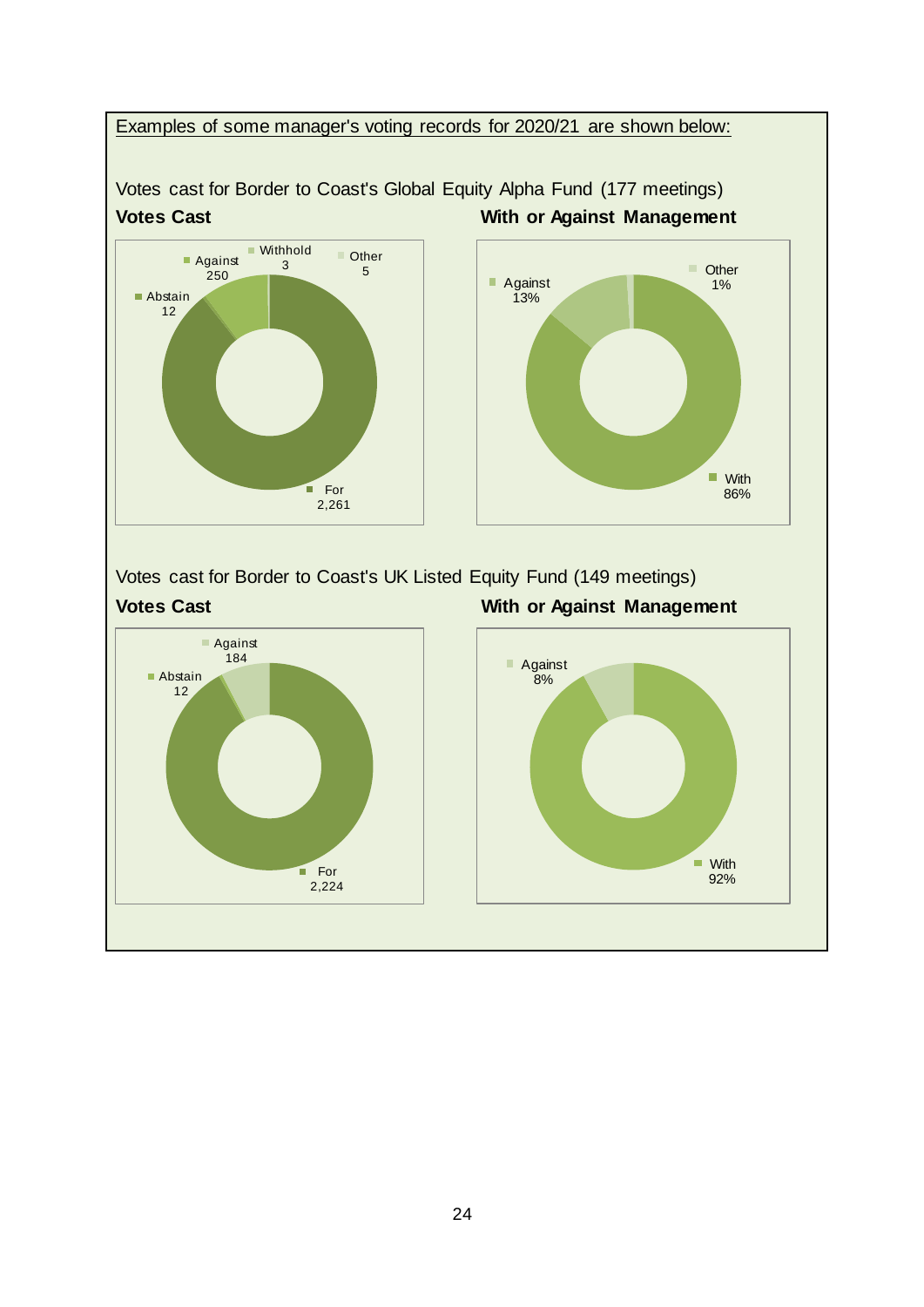# **Appendix A – Action Plan**

| <b>Principle:</b>                                                                                                                                                                                                                                               | <b>Action:</b>                                                                                                                                                                                                                                                      | <b>Target Date</b> |
|-----------------------------------------------------------------------------------------------------------------------------------------------------------------------------------------------------------------------------------------------------------------|---------------------------------------------------------------------------------------------------------------------------------------------------------------------------------------------------------------------------------------------------------------------|--------------------|
| <b>PRINCIPLE 1:</b><br>Purpose, investment<br>beliefs, strategy &<br>culture enable<br>stewardship that<br>creates long-term<br>value for employers &<br>beneficiaries leading to<br>sustainable benefits for<br>the economy, the<br>environment and<br>society | Annual policy reviews - revisit Investment<br>Beliefs and RI Beliefs to ensure they still<br>reflect current views of the Committee.                                                                                                                                | February<br>2022   |
|                                                                                                                                                                                                                                                                 | Following elections in May 2021, undertake<br>training with new Committee members to<br>ensure beliefs and culture are understood<br>and embedded.                                                                                                                  | <b>July 2021</b>   |
|                                                                                                                                                                                                                                                                 | Consideration of stewardship implications in<br><b>Investment Strategy Review.</b>                                                                                                                                                                                  | September<br>2021  |
| <b>PRINCIPLE 2:</b><br>Signatories'<br>governance, resources<br>and incentives support<br>stewardship                                                                                                                                                           | Continue<br>quarterly report and enhance<br>where opportunities arise.                                                                                                                                                                                              | On-going           |
|                                                                                                                                                                                                                                                                 | Provide more training to the Committee to<br>better understand current issues and to<br>clarify the Fund's strategy $-$ e.g. net zero.                                                                                                                              | On-going           |
|                                                                                                                                                                                                                                                                 | Undertake a structure review of the internal<br>team to provide additional resource for<br>stewardship monitoring.                                                                                                                                                  | By March<br>2022   |
| <b>PRINCIPLE 3:</b>                                                                                                                                                                                                                                             | Annual review of policy.                                                                                                                                                                                                                                            | <b>March 2022</b>  |
| Signatories manage<br>conflicts of interest to<br>put the best interests of<br>clients and<br>beneficiaries first                                                                                                                                               | Provide any new members with training on<br>conflicts as part of their induction training.                                                                                                                                                                          | As required        |
| <b>PRINCIPLE 4:</b><br>Signatories identify and<br>respond to market-<br>wide and systemic<br>risks to promote a well-<br>functioning financial<br>system                                                                                                       | Continue working with Border to Coast and<br>LAPFF.                                                                                                                                                                                                                 | On-going           |
|                                                                                                                                                                                                                                                                 | To identify any opportunities for further<br>collaborative work with other organisations.                                                                                                                                                                           | On-going           |
|                                                                                                                                                                                                                                                                 | The Fund will further develop its<br>risk<br>the<br>impact of Climate<br>assessment of<br>Change on its investments and plans to<br>undertake<br>with<br>assessment<br>its<br>an<br>investment<br>managers of the<br>impact of<br>Climate Change on its investments | On-going           |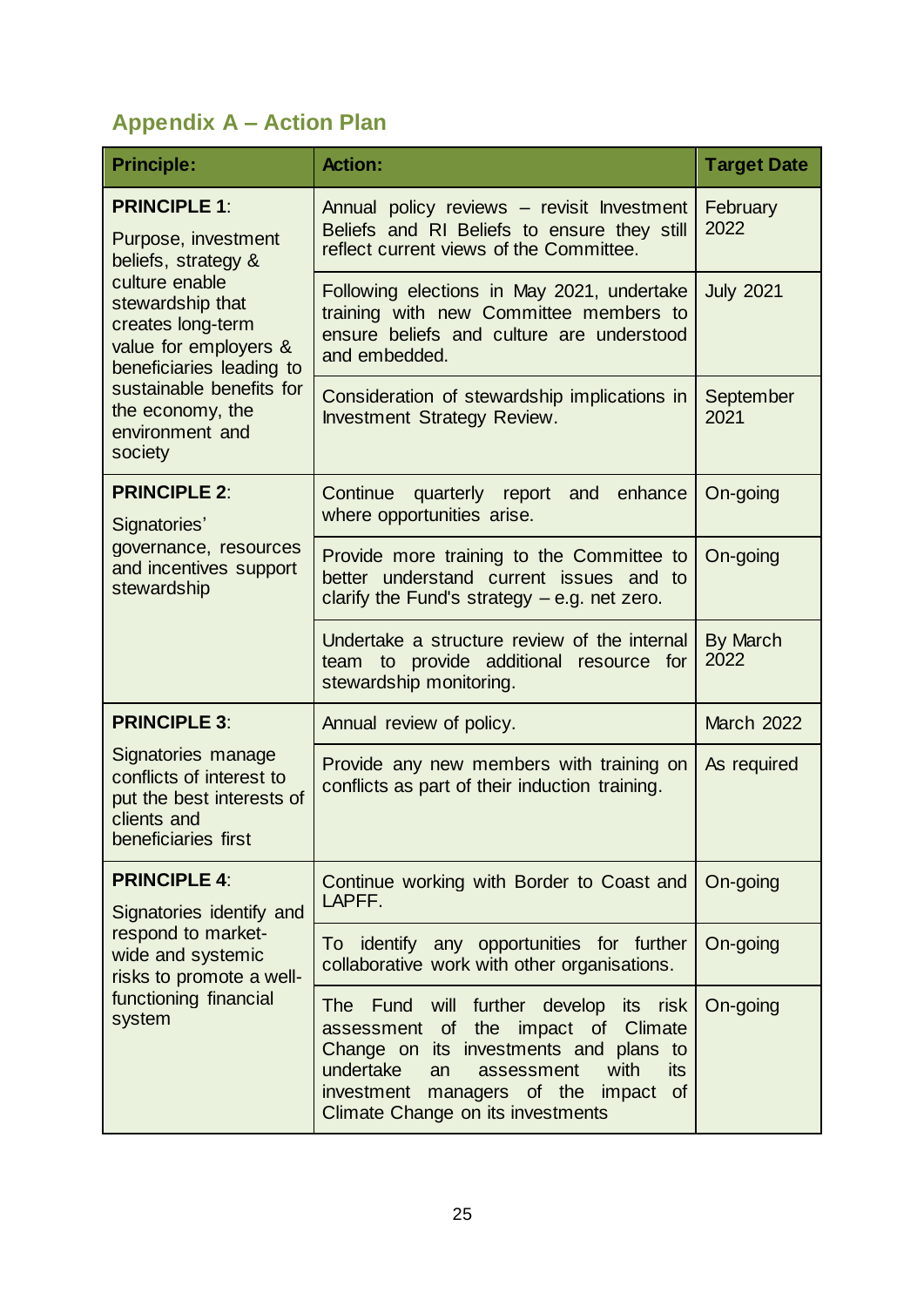| <b>Principle:</b>                                                                                                                                                                                                                           | <b>Action:</b>                                                                                                                                                                                                                          | <b>Target Date</b>                                         |
|---------------------------------------------------------------------------------------------------------------------------------------------------------------------------------------------------------------------------------------------|-----------------------------------------------------------------------------------------------------------------------------------------------------------------------------------------------------------------------------------------|------------------------------------------------------------|
| <b>PRINCIPLE 5:</b><br>Signatories review their<br>policies, assure their<br>processes and assess<br>the effectiveness of<br>their activities                                                                                               | To sign up to an advisory agreement with<br>Border to Coast to assist in monitoring the<br>stewardship activity of LGIM.                                                                                                                | <b>June 2021</b>                                           |
|                                                                                                                                                                                                                                             | To include stewardship within the overall<br>external governance review of the Fund.                                                                                                                                                    | Awaiting<br>Good<br>Governance<br><b>Review</b><br>Outcome |
| <b>PRINCIPLE 6:</b><br>Signatories take<br>account of client and<br>beneficiary needs and<br>communicate the<br>activities and outcomes<br>of their stewardship<br>and investment to them                                                   | Include more information on stewardship in<br>the Member Newsletter and request direct<br>feedback.                                                                                                                                     | October<br>2021                                            |
|                                                                                                                                                                                                                                             | Employer meeting will provide an update on<br>stewardship.                                                                                                                                                                              | <b>March 2022</b>                                          |
| <b>PRINCIPLE 7:</b><br><b>Signatories</b><br>systematically integrate<br>stewardship and<br>investment, including<br>material environmental,<br>social and governance<br>issues, and climate<br>change, to fulfil their<br>responsibilities | The Fund plans to continue to work with<br>Investment<br><b>Managers</b><br>make<br>to<br>improvements in asset classes that are less<br>developed in this area, for example: Morgan<br>Stanley on Alternatives.                        | On-going                                                   |
|                                                                                                                                                                                                                                             | The Fund will continue to work with the<br>managers identified as not signing up to the<br>new Stewardship Code to understand and<br>validate their reasons, and will monitor the<br>progress of those that are planning to sign<br>up. | On-going                                                   |
| <b>PRINCIPLE 8:</b><br>Signatories monitor<br>and hold to account<br>managers and/or<br>service providers                                                                                                                                   | To sign up to an advisory agreement with<br>Border to Coast to assist in monitoring the<br>stewardship activity of LGIM.                                                                                                                | <b>June 2021</b>                                           |
|                                                                                                                                                                                                                                             | Increase information required from other<br>managers (non-Border to Coast) to provide<br>enhanced monitoring.                                                                                                                           | On-going                                                   |